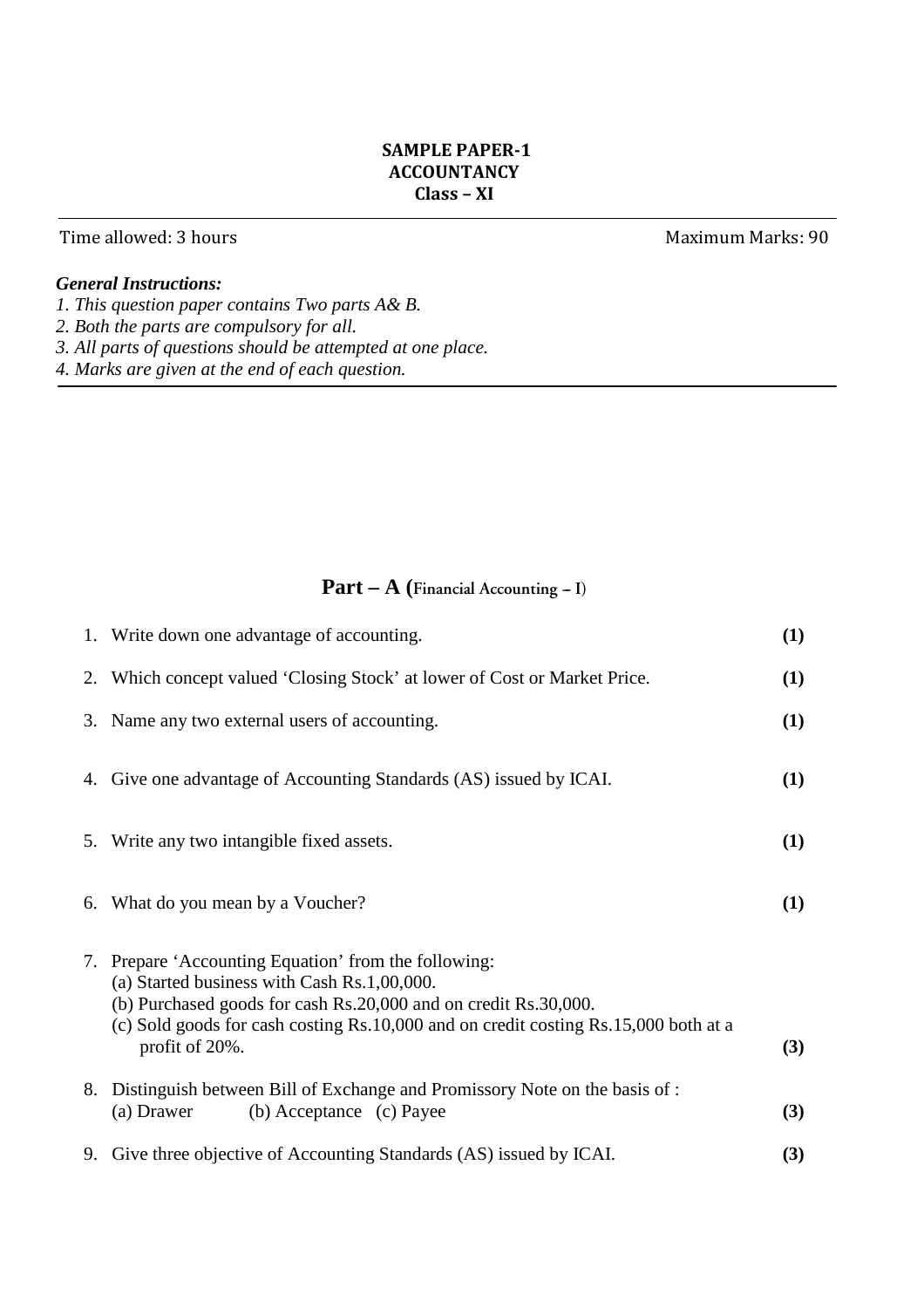- 10. Differentiate between Reserve and Provision. **(3)**
- 11. Explain the following Principles/Assumptions of Accounting :
	- (a) Prudence or Conservatism Principle
	- (b) Consistency Assumption
	- (c) Accrual Assumption. (**6)**
- 12. Give Journal entries for the following:
	- (i) Goods worth Rs.400 were given as charity out of business.
	- (ii) Received cash Rs.500 of a bad debt written off last year.
	- (iii) Interest charged on drawings @5%. Total drawings were Rs.10,000.
	- (iv) Life insurance premium paid Rs.600.
	- (v) Received Rs.975 from Mohan in full settlement of his account of Rs.1,000.
	- (vi) Received a first and final dividend of 60 paise in a rupee from the official receiver of Mr. Vinod, who owed us Rs.1000. **(6)**
- 13. The transactions for the month of March 2014 of M/s Vinod & Co. are furnished here as under. You are required to enter the same in an appropriate Cash Book:
	- March 1 Cash in hand Rs.415 and Cash at Bank Rs.2,530.
	- March 2 Paid wages by cheque Rs.950.
	- March 5 Made cash purchases Rs.150.
	- March 15 Received Rs.530 by cheque from Krishna and allowed him discount Rs.20.
	- March 16 Paid cheque to Mohan Rs.400 in full settlement of his account 415.
	- March 18 Cash sales amounted to Rs.150.
	- March 20 Bought furniture for Rs.300, paid by cheque.
	- March 22 Bank credited the account with Rs.200 for interest.
	- March 25 Received a cheque for Rs.250 from Suresh and allowed him discount Rs.10.
	- March 30 Deposited cash into Bank Rs.300 **(6)**

- 14. Prepare a Bank Reconciliation Statement as on 30.09.2013 from the following particulars:
	- (i) Bank Balance as per passbook Rs.10,000
	- (ii) Cheque deposited into bank but no entry was passed in the cash book Rs.500.
	- (iii) Cheque received and entered in cash book but not sent to bank Rs.1,200.
	- (iv) Insurance premium paid directly by the bank Rs.800.
	- (v) Bank charges entered twice in the cash book Rs.20.
	- (vi) Cheque received entered twice in cash book Rs.1,000.
	- (vii).Bill discounted dishonoured not recorded in the cash book Rs.5,000. **(6)**
- 15. A firm purchased on 1<sup>st</sup> January, 1998 certain Machinery for Rs.5,82,000 and spent Rs.18,000 on its erection. On  $1<sup>st</sup>$  July, 1998, additional machinery costing Rs.2,00,000 was purchased. On  $1<sup>st</sup>$ July, 2000, the machinery purchased on  $1<sup>st</sup>$  January, 1998 was auctioned for Rs.2,86,000 and a fresh machinery for Rs.4,00,000 was purchased on same date. Depreciation was provided annually on 31<sup>st</sup> December at the rate of 10% on written down value method. Prepare Machinery Account from 1998 to 2000. **(8)**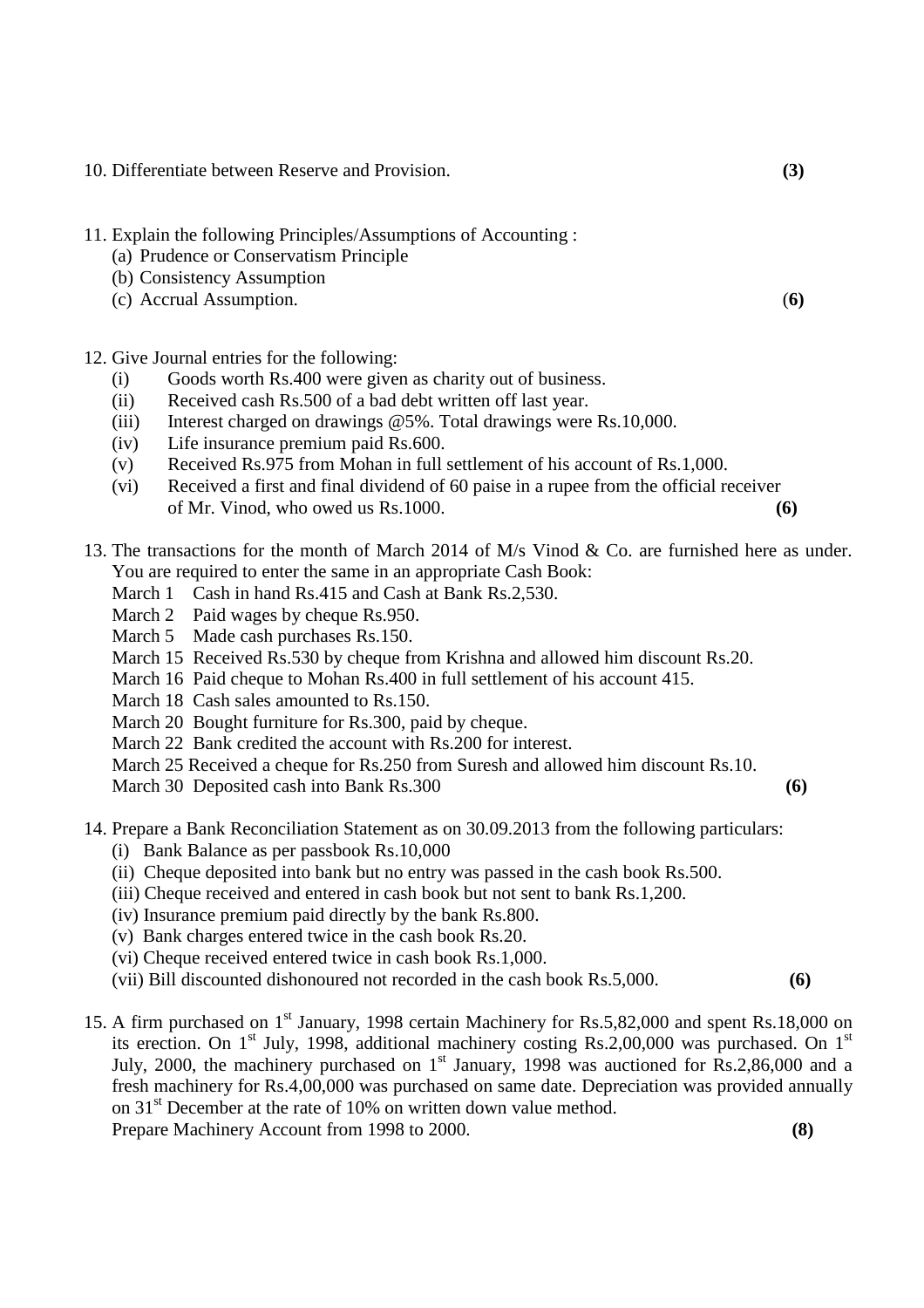#### **Part – B (Financial Accounting -- II)**

- 16. What is the use of financial statements for : (i) Investors (ii) Employees (iii) Trade Unions **(3)**
- 17. Differentiate between Manual and Computerized Accounting System. **(3)**
- 18. Vinod started his business on  $1<sup>st</sup>$  January, 2003 with capital of Rs.1,10,000. On  $1<sup>st</sup>$  July, 2003 he borrowed Rs.80,000; from his friend on interest @12% p.a. (which is not yet paid). On 31<sup>st</sup> December, 2003 his position was as follows: Cash in hand Rs.18,000; Stock Rs.86,000; Debtors Rs.1,27,200 and Creditors Rs.13,500. He withdrew Rs.36,000 for his domestic use during the year. Ascertain his profit or loss at the end of the year. **(4)**
- 19. Show the treatment of subscriptions for the year ending March 31, 2010 are given below:

| <b>Subscriptions</b>                                                                                                                                                                                                                                                                                                                                                                      | Amount |
|-------------------------------------------------------------------------------------------------------------------------------------------------------------------------------------------------------------------------------------------------------------------------------------------------------------------------------------------------------------------------------------------|--------|
| $2008 - 09$                                                                                                                                                                                                                                                                                                                                                                               | 1,000  |
| 2009-10                                                                                                                                                                                                                                                                                                                                                                                   | 28,000 |
| 2010-11                                                                                                                                                                                                                                                                                                                                                                                   | 500    |
| $\lambda$ 11. $\lambda$ 1 $\lambda$ 1 $\lambda$ 1 $\lambda$ 1 $\lambda$ 1 $\lambda$ 1 $\lambda$ 1 $\lambda$ 1 $\lambda$ 1 $\lambda$ 1 $\lambda$ 1 $\lambda$ 1 $\lambda$ 1 $\lambda$ 1 $\lambda$ 1 $\lambda$ 1 $\lambda$ 1 $\lambda$ 1 $\lambda$ 1 $\lambda$ 1 $\lambda$ 1 $\lambda$ 1 $\lambda$ 1 $\lambda$ 1 $\lambda$ 1 $\lambda$ 1 $\lambda$ 1 $\lambda$ 1 $\lambda$ 1 $\lambda$ 1 $\$ |        |

 Additional Information: Total number of members 1000 Annual membership fee Rs.30

Subscription outstanding on  $31<sup>st</sup>$  March 2009 Rs.1,300.  $(4)$ 

#### 20. Show how would you deal with the following as a Non-Profit organization: **(4)**

| Particulars                                              | Amount   |
|----------------------------------------------------------|----------|
| Poor Girls' Marriage Fund                                | 1,00,000 |
| Donations received towards the fund                      | 1,00,000 |
| Expenditures made during the year on Poor Girl' Marriage | 4,50,000 |
|                                                          |          |

- 21. From the following information, calculate Capital at the beginning: Capital at the end of the year Rs.4,00,000 Drawings made during the year Rs.60,000 Fresh Capital introduced during the year Rs.1,00,000 Profit of the current year Rs.80,000. **(4)** (4)
- 22. Give the meaning of operating software, utility software and application software with suitable examples. **(4)**
- 23. Show The treatment of the following items in the Profit and Loss Account and Balance Sheet and also prepare provision for doubtful debts: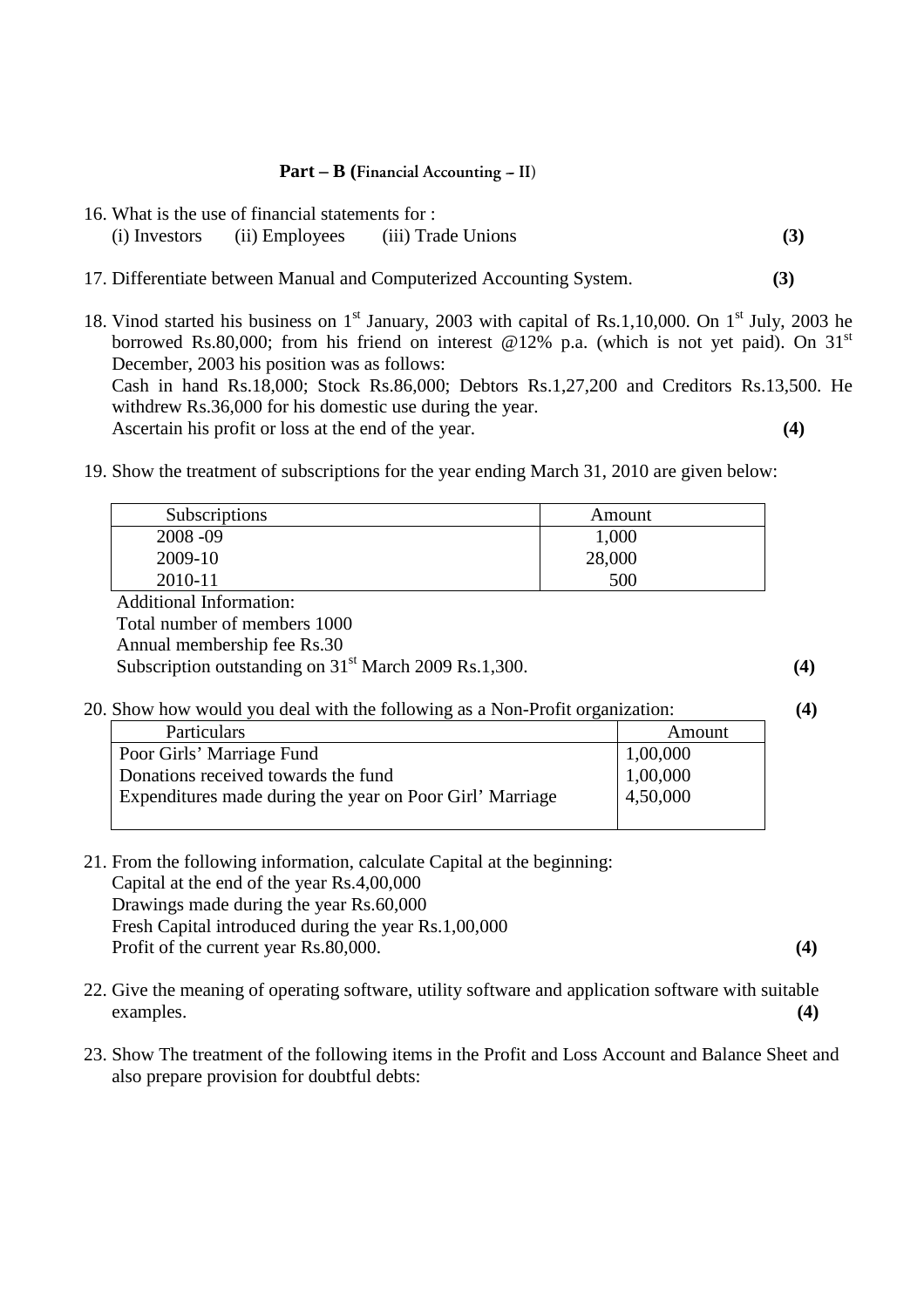#### Trial Balance

| Particulars                  | Debit (Rs.) | Credit (Rs.) |
|------------------------------|-------------|--------------|
| Debtors                      | 40,300      |              |
| Provision for Doubtful Debts | $ -$        | 2,000        |
| <b>Bad Debts</b>             | 700         |              |
|                              |             |              |

Adjustments:

- (i) There was further bad debt of Rs.300.
- (ii) Make a provision for doubtful debts  $@5\%$ .
- (iii) Create discount on debtors @ 2%. **(6)**
- 24. The following were the balances of Vinod Bros. as on 31 March 2014:

| Particulars             | Debit (Rs.) | Credit (Rs.) |
|-------------------------|-------------|--------------|
| Cash in Hand            | 540         |              |
| Cash at Bank            | 2,630       |              |
| Purchases               | 40,675      |              |
| <b>Return Inwards</b>   | 680         |              |
| Wages                   | 8,480       |              |
| Fuel and Power          | 4,730       |              |
| Carriage on Sales       | 3,200       |              |
| Carriage on Purchases   | 2,040       |              |
| Stock (opening)         | 5,760       |              |
| <b>Building</b>         | 32,000      |              |
| Freehold Land           | 10,000      |              |
| Machinery               | 20,000      |              |
| <b>Salaries</b>         | 15,000      |              |
| Patents                 | 7,500       |              |
| <b>General Expenses</b> | 3,000       |              |
| Insurance               | 600         |              |
| Drawings                | 5,245       |              |
| <b>Sundry Debtors</b>   | 14,500      |              |
| Sales A/c               |             | 98,780       |
| Return outwards         |             | 500          |
| Capital A/c             |             | 62,000       |
| <b>Sundry Creditors</b> |             | 6,300        |
| Rent                    |             | 9,000        |
|                         | 1,76580     | 1,76,580     |

Adjustments:

- (i) Rent Receivable Rs.1,000.
- (ii) Closing stock on  $31<sup>st</sup>$  March 2014 was Rs.6,800.
- (iii) Machinery is to be depreciated at the rate of 10% and patents @ 20%.
- (iv) Salaries outstanding for the month of March 2014 Rs.1,500.
- (v) Insurance includes a premium of Rs.170 on a policy expiring on  $30<sup>th</sup>$  September 2014.
- (vi) Further Bad Debts are Rs.725. Create a provision @ 5% on Debtors. **(8)**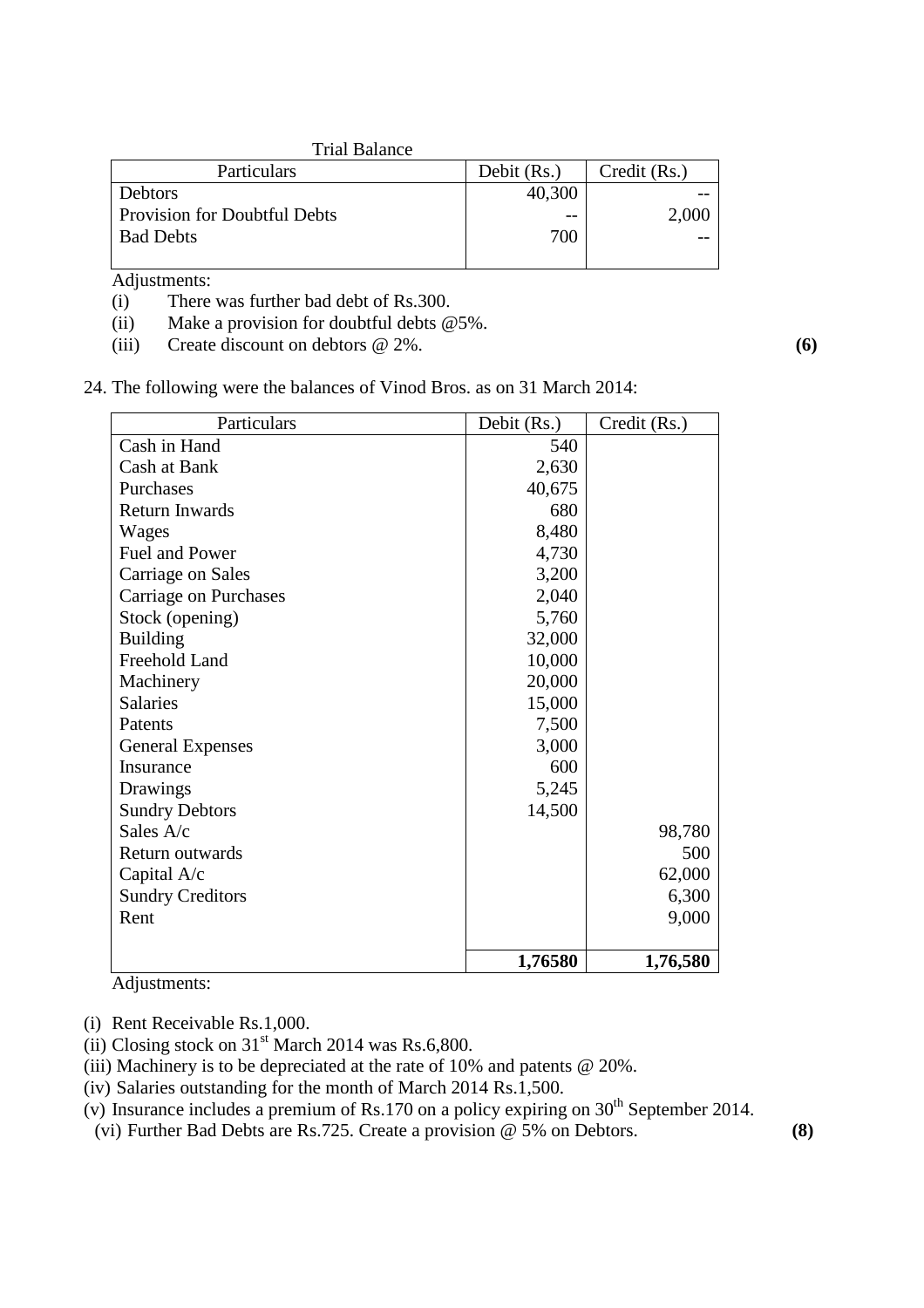# **SAMPLE PAPER-2 ACCOUNTANCY Class – XI**

## Time allowed: 3 hours **Maximum Marks: 90**

# *General Instructions:*

- *1. This question paper contains Two parts A& B.*
- *2. Both the parts are compulsory for all.*
- *3. All parts of questions should be attempted at one place.*
- *4. Marks are given at the end of each question.*

# Part – A (Financial Accounting – I)

|    | 1. What do you mean by Book-Keeping?                                                                                                                                                                                                                                                                          | (1) |
|----|---------------------------------------------------------------------------------------------------------------------------------------------------------------------------------------------------------------------------------------------------------------------------------------------------------------|-----|
|    | 2. Give two examples of Fictitious Assets.                                                                                                                                                                                                                                                                    | (1) |
|    | 3. What do you mean by 'Pay-in-Slip'?                                                                                                                                                                                                                                                                         | (1) |
|    | 4. What do you mean by Accrual Basis of Accounting?                                                                                                                                                                                                                                                           | (1) |
|    | 5. Differentiate between Book-Keeping and Accounting.                                                                                                                                                                                                                                                         | (3) |
|    | 6. Vinod purchased goods from Gaurav for 2,000 on 1st March 2010 and accepted a Bill of<br>Exchange for 2 months drawn on him by Gauray on the same date for the amount. Gauray got<br>the bill discounted at his bank at 12% p.a. on due date Vinod met the bill.<br>Pass entries in the books of Vinod only | (3) |
|    | 7. Prepare Accounting Equation on the basis of the following:<br>Started business with cash Rs.70,000.<br>(i)<br>Credit Purchase of goods Rs.18,000.<br>(ii)<br>Payment made to creditors in full settlement Rs.17,500.<br>(iii)<br>Purchase of Machinery for cash Rs.20,000.<br>(iv)                         | (4) |
| 8. | Explain Capital Reserve and Revenue Reserve with examples.                                                                                                                                                                                                                                                    | (4) |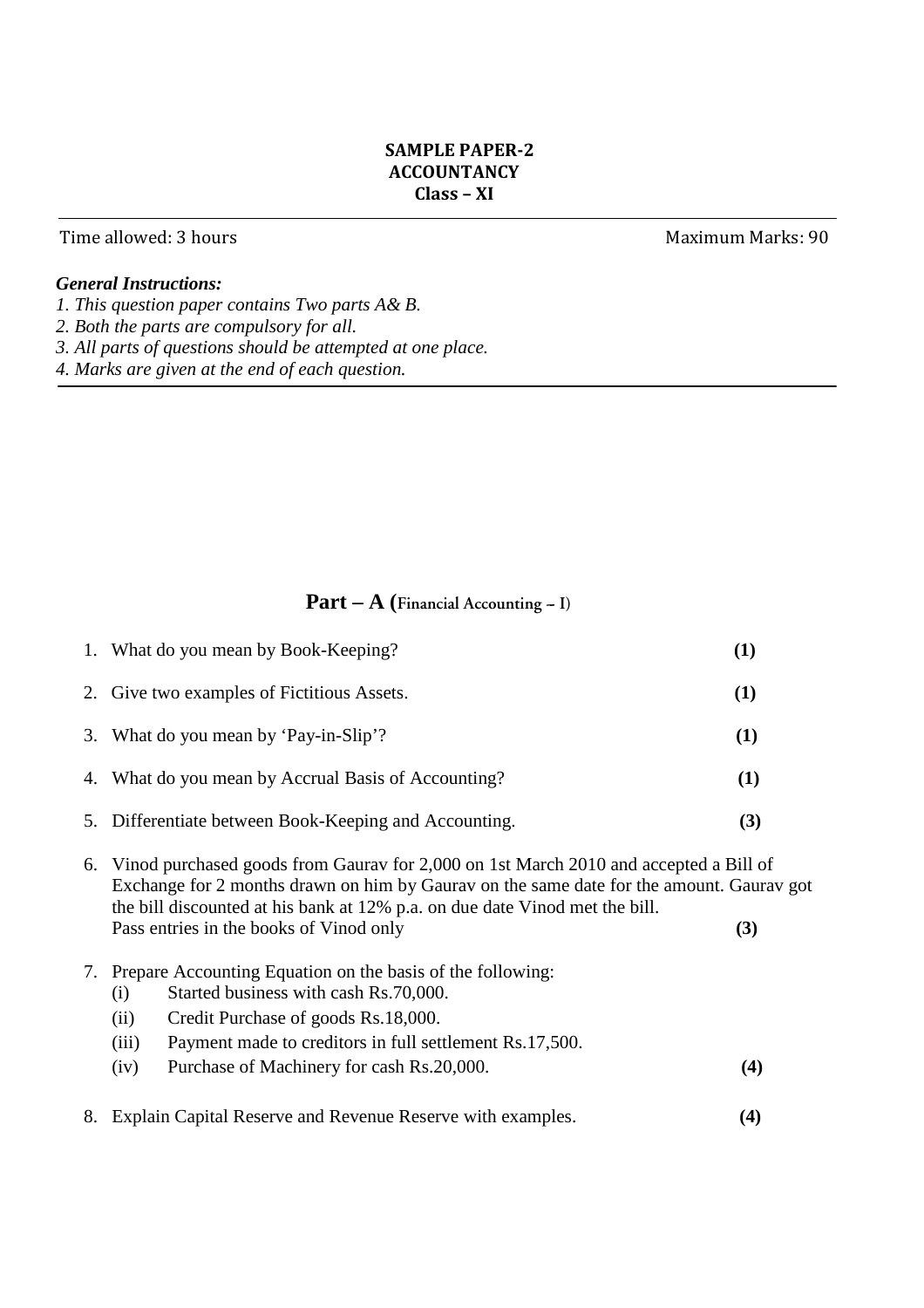- 9. Give Journal entries for the following:
	- (i) Goods destroyed by fire Rs.800
	- (ii) Paid Rs.4,000 in cash as wages on installation of a Machinery.
	- (iii) Issued a cheque in favour of M/s. Vinod Kumar & Sons on account of purchase of goods worth Rs.10,000.
	- (iv) Goods sold costing Rs.6,000 to M/s. Mohan & Sons at an invoice price 10% above cost less 5% Trade Discount. **(4)**
- 10. Prepare Trial Balance from the following information: Capital Rs.4,00,000; Bills Payable Rs.2,00,000; Stock Rs.1,40,000; Bank Loan Rs.3,00,000; Cash in hand Rs.3,60,000; Sales Rs.6,00,000; Customers Rs.4,00,000; Purchases Rs.2,00,000. Bill Receivables Rs.2,00,000. **(4)**
- 11. Explain the following Accounting Principles with examples : (a) Business Entity Principle (b) Materiality Principle (c) Matching Concept **(6)**
- 12. Prepare Cash Book with Bank Column of Vinod from the following transactions:
	- Dec. 1 Cash in hand Rs.2,20,000 and Cash at Bank Rs.60,000.
	- Dec. 2 Deposited in Bank Rs.80,000
	- Dec. 4 Goods purchased and issued a cheque for the same Rs.34,000.
	- Dec. 7 Cash purchases Rs.16,000.
	- Dec. 8 Paid commission by cheque Rs.12,000.
	- Dec. 9 Withdrew from bank for private use Rs.2,500.
	- Dec. 12 Received from Yuvraj in full settlement of his account Rs.6,000, half of the amount was deposited into bank on the same day.
	- Dec. 16 Interest collected by Bank Rs.14,000.
	- Dec. 20 Cash sales Rs.42,000.
	- Dec. 22 Salaries paid Rs.40,000.
	- Dec. 23 Goods sold to Mohan & Co. Rs.36,000.
	- Dec. 25 Received cheque from Mohan & Co. after discount of Rs.300.
	- Dec. 30 Deposited the cheque received from Mohan & Co. into bank. **(6)**
- 13. Draw up a reconciliation statement if favourable balance of pass book is Rs. 15,000:
	- 1. On 31st March 2002 Ramesh had issued cheques amounting to Rs. 8,000 of which cheques amounting to Rs. 3,200 have been presented for payment.
	- 2. A cheque of Rs.2,200 paid by him into bank of 26th March is not credited in the pass book.
	- 3. He had also received a cheque for Rs. 500 which although entered by him in the bank column of cash book, was omitted to be paid into the bank.
	- 4. On 30th March a cheque for Rs.1,570 received by him was paid into bank but the same was omitted to be entered in cash book.
- 5. There was a credit of Rs. 150 for interest in the pass book and a debit of Rs. 25 for bank charges. **(6)**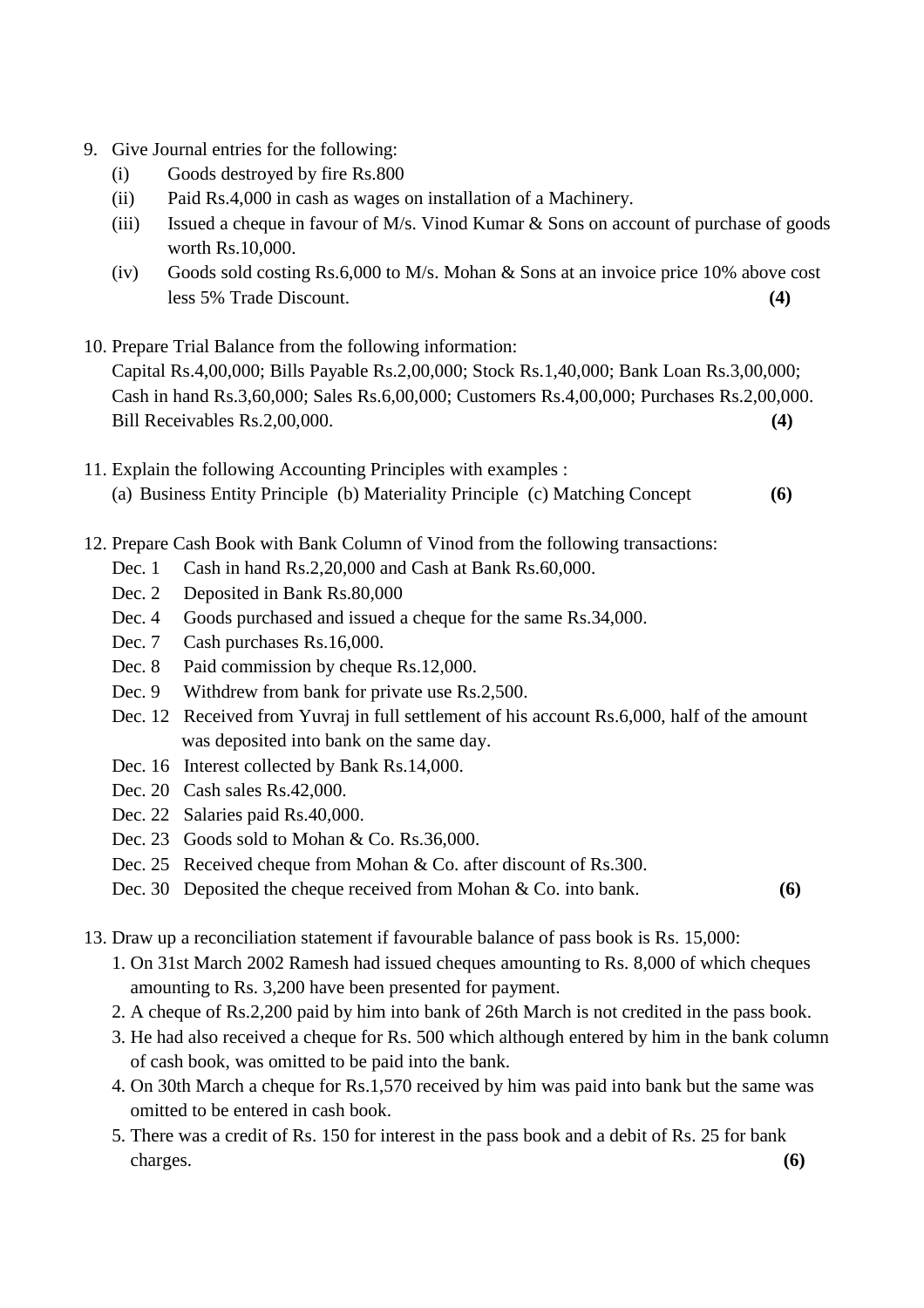14. Vinod Ltd. whose accounting year is the calendar year, purchased on 1st April 1980, machinery costing Rs. 30,000 and paid cash immediately. It purchased further machinery in cash on 1st October, 1980, costing Rs. 20,000 and on 1st July, 1981costing Rs. 10,000. On 1st January, 1982, one third of the machinery which was installed on 1st April, 1980 became obsolete and was sold for cash Rs. 3,000. Show how the machinery account would appear in the books of the company, it being given that machinery was depreciated by Fixed Instalment method at 10% p.a. **(6)** 

#### Part – B (Financial Accounting – II)

| 15. What do you mean by 'Utility Software'?                                                                                                                                    |                                                                                                             |            |
|--------------------------------------------------------------------------------------------------------------------------------------------------------------------------------|-------------------------------------------------------------------------------------------------------------|------------|
|                                                                                                                                                                                | 16. Where you show 'Life Membership Fee' in the Accounts of a Not for Profit organization?                  | <b>(1)</b> |
|                                                                                                                                                                                | 17. Distinguish between Profit and Loss Account and Balance Sheet on any three basis.                       | (3)        |
| 18. Cash sales of a business in a year were Rs.60,000 and Credit sales Rs.90,000. Cost of goods<br>sold (including direct expenses) is Rs.1,35,000. Find out the Gross Profit. |                                                                                                             | (3)        |
| <b>Tournament Fund</b><br><b>Tournament Expenses</b><br>Receipts from Tournament Rs.35,000                                                                                     | 19. How are the following items shown in the accounts of Non-profit organisation?<br>Rs.70,000<br>Rs.20,000 | (3)        |

20. Capital of Vinod in the beginning of a the year was Rs.1,00,000. During the year his business earned a profit of Rs.45,000, he withdrew Rs.5,000 for his personal use. He sold ornaments of his wife for Rs.30,000 and invested that amount into the business. Find out his Capital at the end of the year. **(3)** 

#### 21. Following is the extract from a Trial Balance:

| <b>Particulars</b>    | Amount (Dr.) | Amount (Cr.) |
|-----------------------|--------------|--------------|
| <b>Sundry Debtors</b> | 4,00,000     |              |
| Bad Debts             | 8,000        |              |

Additional Information:

Write off Rs.4,000 as Bad debts.

Show relevant extracts from the Profit and Loss Account and Balance Sheet. **(4)**

22. Explain three advantages and three limitations of a computer system. **(6)** 

23. Following is the Receipts & Payments Account of a Club for the year ending March 31, 2006: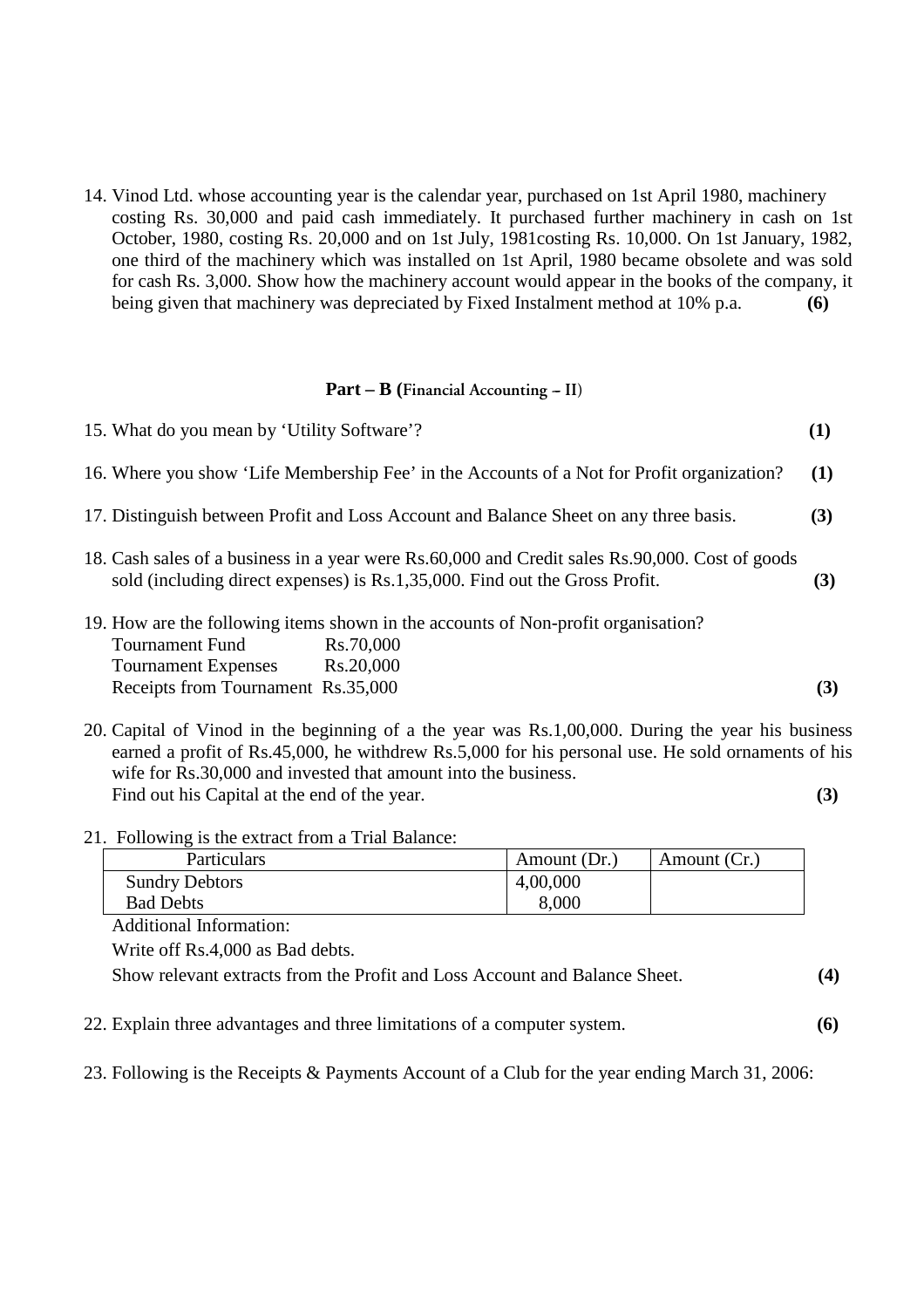| Receipts                   | Amount | Payments                | Amount |
|----------------------------|--------|-------------------------|--------|
| Balance b/d                | 19,550 | <b>Salaries</b>         | 3,000  |
| Subscriptions :            |        | Newspaper               | 2,050  |
| 2004-05<br>1200            |        | <b>Electricity Bill</b> | 1,000  |
| 2005-06<br>26500           |        | Fixed deposits          | 20,000 |
| 2006-07 500                | 28,200 | $($ on 1.7.2005 @9%)    |        |
| Sale of old newspapers     | 1,250  | <b>Books</b>            | 10,600 |
| <b>Government Grants</b>   | 10,000 | Rent                    | 6,800  |
| Sale of old furniture      | 5,700  | Furniture               | 10,500 |
| (Book Value Rs.7,000)      |        | Balance c/d             | 11,200 |
| Interest on fixed deposits | 450    |                         |        |
|                            | 65,150 |                         | 65,150 |

| RECEIPTS AND PAYMENTS ACCOUNT for the year ending 31st March, 2006 |  |
|--------------------------------------------------------------------|--|
|                                                                    |  |

### **Additional Information:**

(i) Subscription outstanding as on 31st March, 2005 were Rs. 2,000 and on 31st March, 2006 Rs. 2,500. (ii) On 31st March, 2006 salary outstanding was Rs. 600 and rent outstanding was Rs.1200 (iii) The club owned furniture Rs.15,000 and books Rs.7,000 on 1st April, 2005.

Prepare income and expenditure account of the club for year ending 31st March, 2006 and B/S. **(8)** 

24. From the following Trial Balance of M/s.Arjun and Sons as on 31st Dec. 2011, prepare Trading and Profit & Loss Account and Balance Sheet.

| Particulars                   | Amount (Dr.) | Amount (Cr.) |
|-------------------------------|--------------|--------------|
| Drawing and Capital           | 18,000       | 80,000       |
| <b>Purchases and Sales</b>    | 85,000       | 1,58,000     |
| Stock (1.1.2011)              | 40,000       |              |
| Returns                       | 3,000        | 4,000        |
| Carriage Inward               | 1,200        |              |
| Wages                         | 6,000        |              |
| Power (Factory)               | 6,000        |              |
| Machinery                     | 50,000       |              |
| Furniture                     | 14,000       |              |
| Salaries                      | 22,000       |              |
| Rent                          | 15,000       |              |
| <b>Establishment Expenses</b> | 3,600        |              |
| 8% Bank Loan                  |              | 25,000       |
| Debtors                       | 20,600       |              |
| Creditors                     |              | 18,900       |
| Cash in hand                  | 1,500        |              |
|                               | 2,85,900     | 2,85,900     |

# **Adjustments:**

- 1. Closing Stock 64,000.
- 2. Wages outstanding 2,400.
- 3. Bad debts 600 and provision for bad and doubtful debts to be 5% on debtors.
- 4. Salary is paid for 11 months only.
- 5. Loan from the bank was taken on 1st July, 2011.
- 6. Provide depreciation on machinery @ 10% p.a.
- 7. Provide Manager's commission at 10% on net profit after charging such commission. **(8)**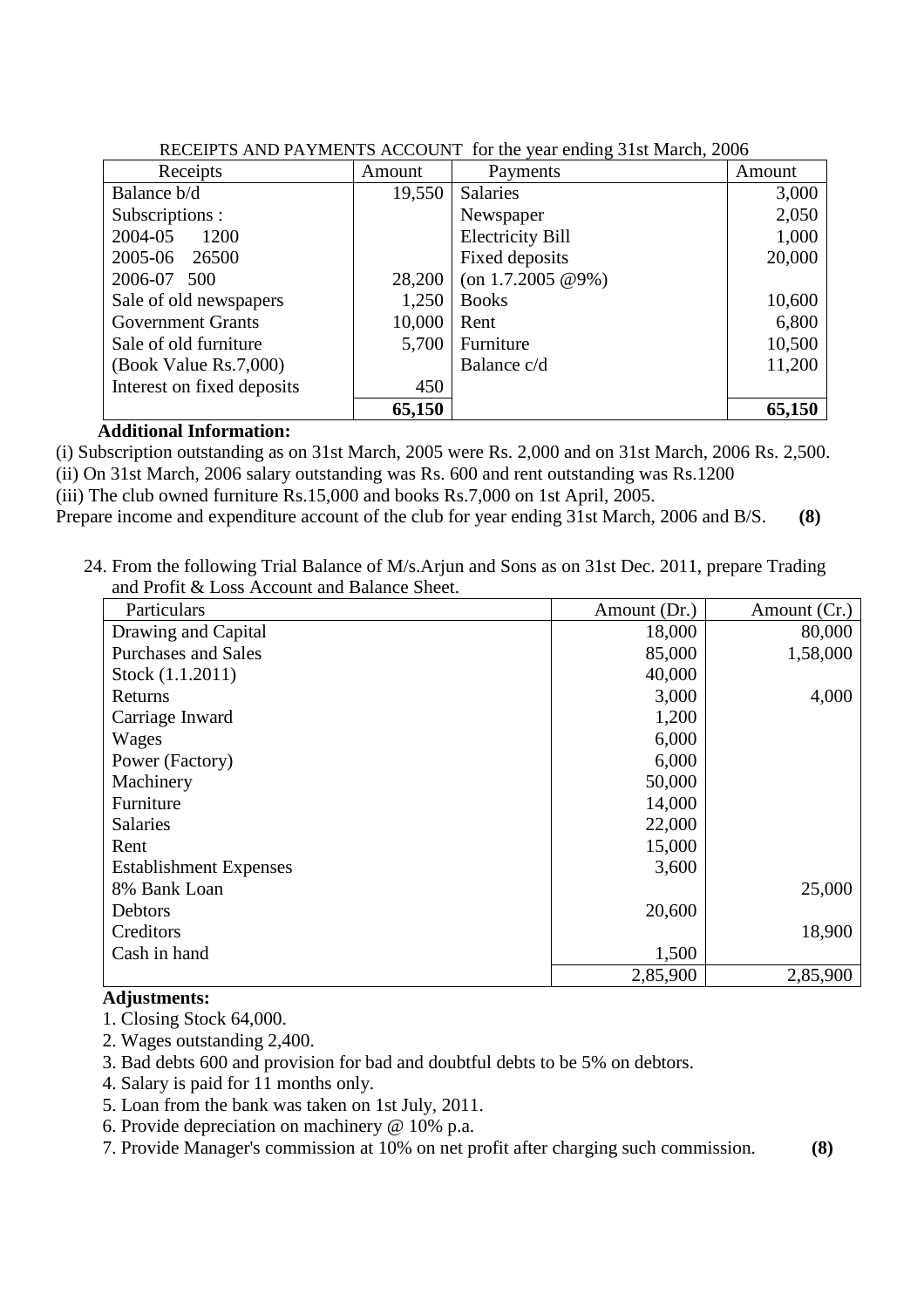# **SAMPLE PAPER- 3 ACCOUNTANCY Class – XI**

## Time allowed: 3 hours **Maximum Marks: 90**

# *General Instructions:*

- *1. This question paper contains Two parts A& B.*
- *2. Both the parts are compulsory for all.*
- *3. All parts of questions should be attempted at one place.*
- *4. Marks are given at the end of each question.*

# Part – A (Financial Accounting – I)

| 1. What do you mean by Financial and Non-Financial Business Transactions?                                                                                                                                                                                          | (1) |
|--------------------------------------------------------------------------------------------------------------------------------------------------------------------------------------------------------------------------------------------------------------------|-----|
| 2. What do you mean by Wasting Assets?                                                                                                                                                                                                                             | (1) |
| 3. What are the types of a Voucher?                                                                                                                                                                                                                                | (1) |
| 4. Define International Financial Reporting Standards (IFRS).                                                                                                                                                                                                      | (1) |
| 5. Give any three objective of Accounting Standards (AS).                                                                                                                                                                                                          | (3) |
| 6. Vinod sold goods for Rs.40,000 to Mohan on 1 <sup>st</sup> January, 2014 and on the same day he drew a bill<br>on Mohan at three months for the amount. The bill is duly accepted<br>but is dishonored on<br>the due date. Vinod pays Rs.800 as noting charges. |     |
| Record these transactions in the Journal of Vinod only.                                                                                                                                                                                                            | (3) |
| 7. Prepare Accounting Equation on the basis of the following:<br>Started business with cash Rs.80,000.<br>(i)                                                                                                                                                      |     |
| Opened a Bank Account with a deposit of Rs.10,000.<br>(ii)<br>Purchased goods for Cash Rs.20,000 and on credit Rs.15,000.<br>(iii)                                                                                                                                 |     |
| Sold goods (cost price Rs.8,000) for Rs.9,000 on cash basis.<br>(iv)                                                                                                                                                                                               | (4) |
| 8. Explain General Reserve and Specific Reserve with examples.                                                                                                                                                                                                     | (4) |
| 9. Rectify the following errors:<br>Salary paid to an employee, Mr. Vinod, is debited to his Personal $A/c$ Rs. 5,000.<br>(i)                                                                                                                                      |     |

(ii) Purchase Book is overcast by Rs.1,000.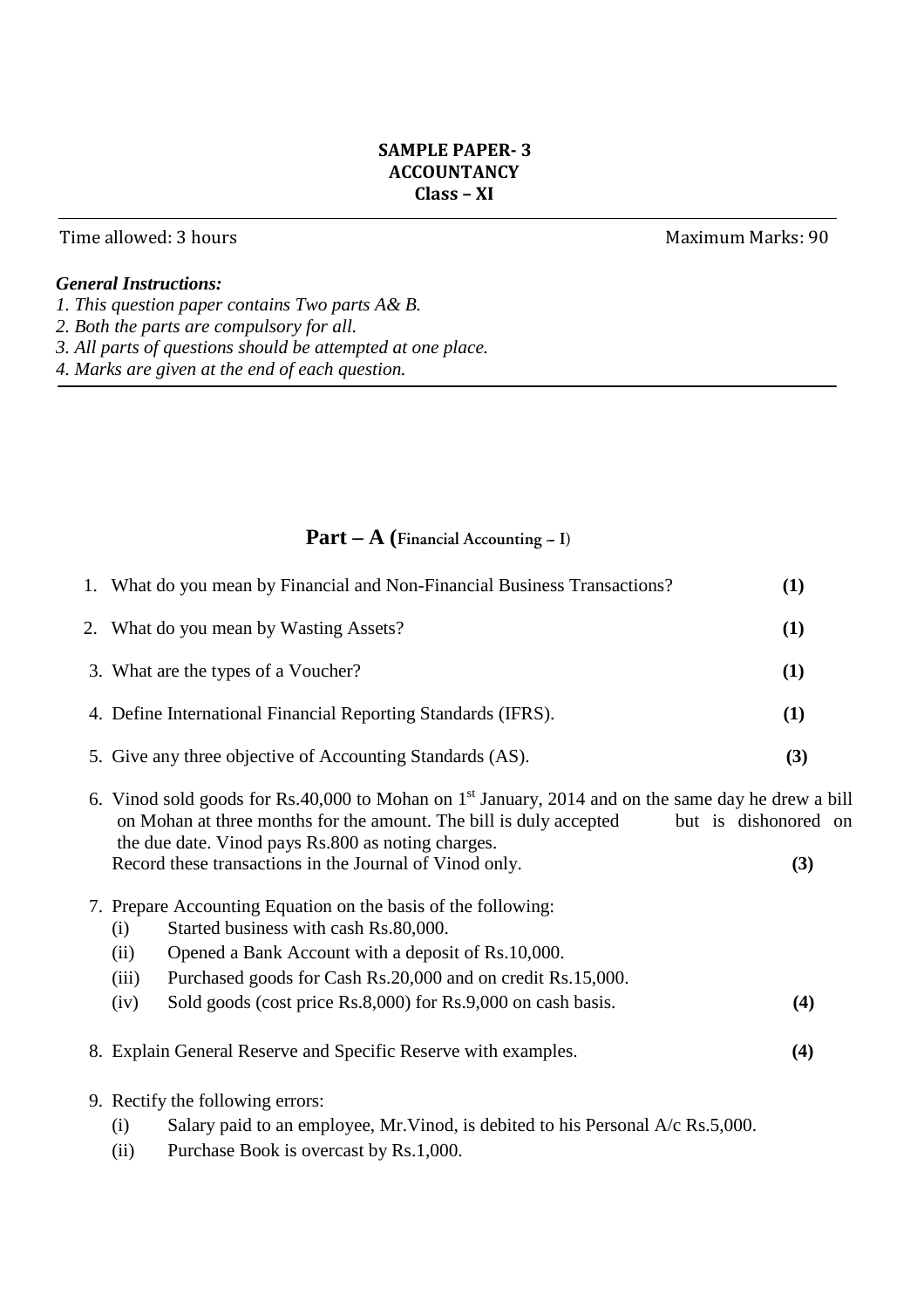- (iii) Goods sold to David on credit Rs.500 have been wrongly passed through purchase book.
- (iv) Total of return inward has been added Rs.200 short. **(4)**
- 10. Prepare Trial Balance from the following information:

Capital Rs.20,800; Rent Outstanding Rs.1,420; Amount due to Vinod Rs.15,000; Drawings Rs.2,800; Goodwill Rs.12,000; Interest Received Rs.2,000; Discount Received Rs.1,580; Amount due from David Rs.26,000. **(4)** 

- 11. Explain the following Accounting Assumptions : (a) Going Concern Assumption (b) Consistency Assumption (c) Accrual Assumption **(6)**
- 12. Prepare Cash Book with Bank Column of Vinod from the following transactions:
	- March. 1 Cash in hand Rs.10,000 and Bank overdraft Rs.2,000.
	- March. 2 Selling expenses paid in cash Rs.1,000.
	- March. 3 Cash deposited into bank Rs.4,000
	- March. 7 Purchased goods from David on Credit Rs.8,000.
	- March. 8 Drew from bank for personal use Rs.200.
	- March. 10 Paid to David in full settlement Rs. 7,000.
	- March. 15 Recovered from Mohan Rs.4,000, who owes Rs.10,000. **(6)**
- 13. From the following particulars, prepare a Bank Reconciliation Statement as on 31st December, 2011:
	- (i) Bank overdraft as per cash book Rs.7,000
	- (ii) Interest on overdraft debited in pass book Rs.200
	- (iii) Bank charges debited in pass book. Rs.100
	- (iv) Cheques issued but not presented for payment till 31st December, 1994, Rs.2,512
	- (v) Cheques deposited but not credited by bank before 31st December, 1994 were for Rs.4,000
	- (vi) Interest on investment credited in pass book Rs.1,500. **(6)**
- 14. On January 1, 2005, Bold & Bold Co. purchased five machines for ` 40,000 each. Depreciation has been provided at the rate of 10% p.a. using straight line method and accumulated in provision for depreciation account. On January 01, 2006, one machine was sold for ` 30,000. On July 01, 2007, another machinery (purchased for  $\degree$  40,000 on Jan 01, 2005) was sold for  $\degree$  36,000. A new machinery costing  $60,000$  was purchased on October 1, 2007. You are required to prepare machinery account for the year ended on December 2005, 2006 and 2007 assuming that the firm closes its accounts in December every year. **(6)**

### **Part – B (Financial Accounting -- II)**

| 15. What is 'Management Information System (MIS)?             |     |
|---------------------------------------------------------------|-----|
| 16. What is meant by Grouping or Marshalling a Balance Sheet? | (1) |

17. Define the following items: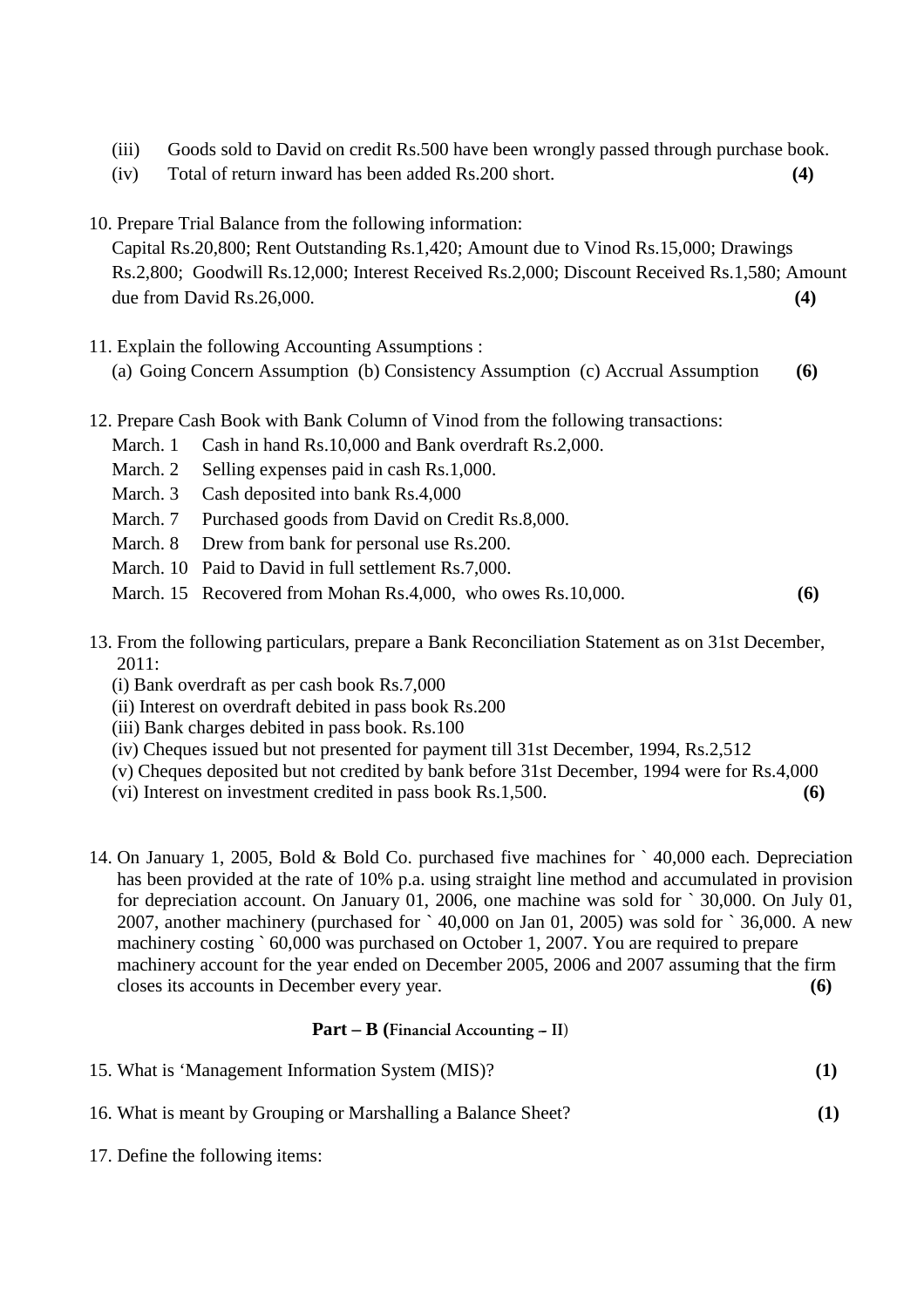| (i) Unearned Income (ii) Outstanding Expenses (iii) Prepaid Expenses              | (3) |
|-----------------------------------------------------------------------------------|-----|
| 18. Calculate gross profit and cost of goods sold from the following information: |     |
| Net Sales Rs.2,00,000<br>Gross Profit is 25% on cost.                             | (3) |

19. Vinod Charitable Trust received total subscription in 2013 Rs.84,000. These subscriptions include Rs.2,800 received for year 2012. On 31<sup>st</sup> December, 2013 subscriptions due, but not received were Rs.2,000. What amount should be credited to Income and Expenditure Account for the year ended 31st December, 2013 as subscriptions? **(3)**

20. Vinod does not keep proper records of his business, he gives you the following information: Opening Capital Rs.2,00,000 Closing Capital Rs.2,50,000 Drawings during the year Rs.60,000 Capital added during the year Rs.75,000 Calculate the profit or loss for the year. **(3)**

21. Following is the extract from a Trial Balance:

| Particulars           | Amount (Dr.) | Amount (Cr.) |
|-----------------------|--------------|--------------|
| <b>Sundry Debtors</b> | 5,00,000     |              |
| <b>Bad Debts</b>      | 5,000        |              |
| Discount Allowed      | 9,000        |              |

Create a provision for doubtful debts @ 10% on debtors and a provision for discount @ 2% on debtors. Show how the adjustment will appear in final accounts. **(4)**

- 22. Explain different types of software used in a business firm. **(6)**
- 23. Following is the Receipts & Payments Account of a Club for the year ending Dec. 31, 1998:

| Receipts                   | Amount | Payments                            | Amount |
|----------------------------|--------|-------------------------------------|--------|
| <b>To Donations</b>        | 50,000 | By Buildings                        | 40,000 |
| To Life Membership Fees    | 1,500  | By Exp. of Quadrangular matches     | 900    |
| <b>To Entrance Fees</b>    | 2,500  | By Furniture                        | 2,100  |
| To Quadrangular Match fund | 10,000 | <b>By Salaries</b>                  | 1,800  |
| To Subscription            | 3,200  | By Expenses on Cricket, Tennis etc. | 1,140  |
| (including 100 for 1999)   |        | By Insurance                        | 360    |
| To Interest                | 200    | (Paid upto June 1999)               |        |
| To Other Match Receipts    | 900    | By Gardening                        | 170    |
| To Sundry Receipts         | 100    | By Printing & Stationery            | 80     |
|                            |        | By Postage etc.                     | 200    |
|                            |        | By Sundries                         | 150    |
|                            |        | By Investments at cost              | 18,000 |
|                            |        | By Balance c/d                      | 3,500  |
|                            | 68,400 |                                     | 68,400 |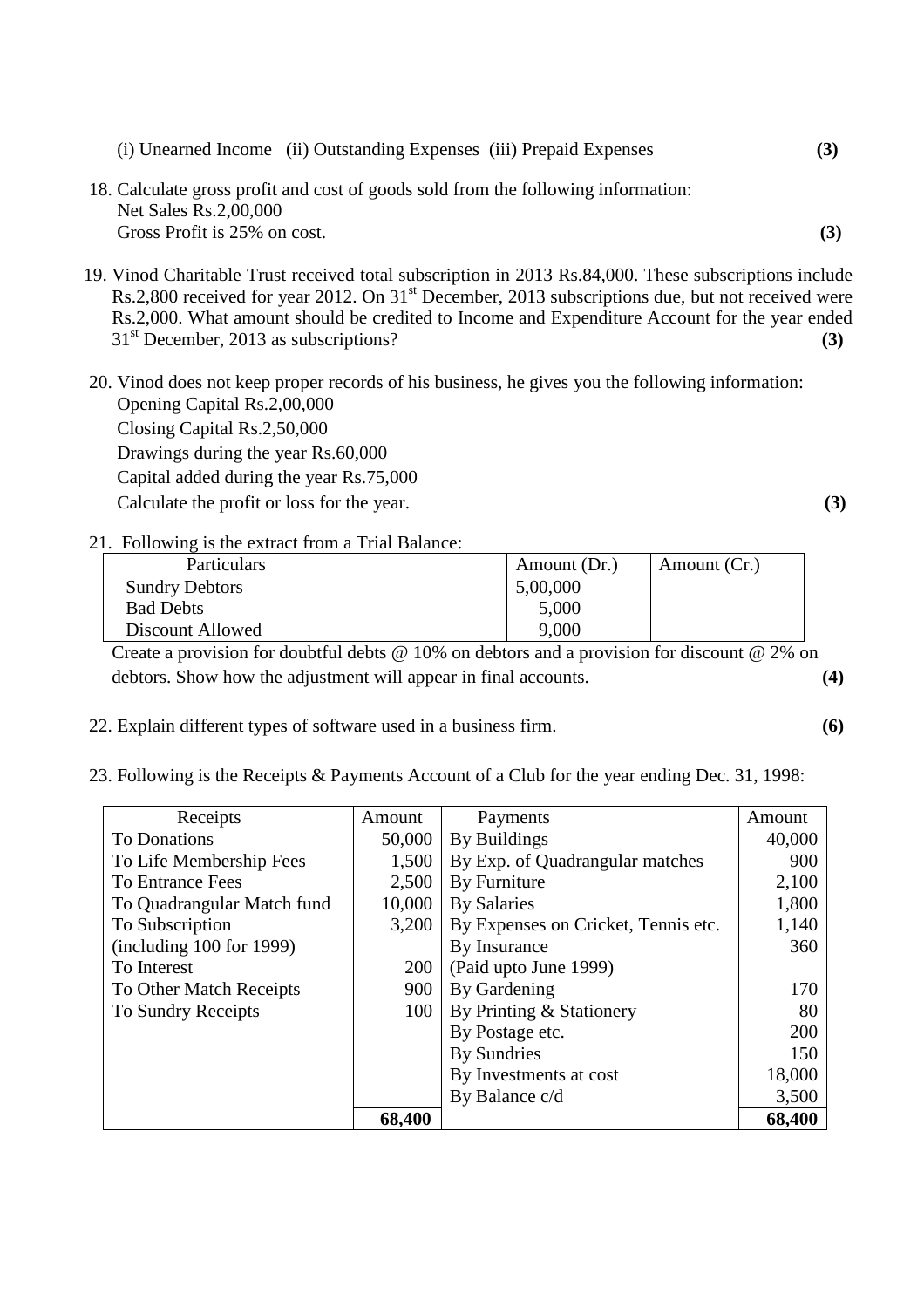### **Additional Information:**

Subscriptions for 1998 amounting to Rs. 300 are outstanding and unpaid. Outstanding salaries for December, 1998 are Rs.170, Rs. 200 is the amount of interest accrued on investments. You are required to prepare the income and expenditure Account and Balance Sheet as on 31st December 1998. **(8)** 

24. From the following Trial Balance of M/s.Vinod and Sons as on 31st Dec. 2010, prepare Trading and Profit & Loss Account and Balance Sheet.

| Particulars                       | Amount (Dr.) | Amount (Cr.) |
|-----------------------------------|--------------|--------------|
| Drawing and Capital               | 4.000        | 23,000       |
| Furniture                         | 8,000        |              |
| <b>Apprentice Premium</b>         |              | 1,000        |
| Machinery                         | 20,000       |              |
| <b>Bad debts</b>                  | 350          |              |
| Provision for bad debts           |              | 500          |
| Sundry debtors and Creditors      | 8,200        | 5,000        |
| Stock on January 1, 2010          | 7,400        |              |
| Purchases and sales               | 75,000       | 1,05,000     |
| Bank overdraft                    |              | 2,600        |
| Sales return and purchase returns | 500          | 400          |
| Advertisement                     | 2,400        |              |
| Interest                          | 200          |              |
| Commission                        |              | 400          |
| Cash in hand                      | 1,650        |              |
| Taxes and Insurance               | 3,200        |              |
| Carriage and Freight              | 1,500        |              |
| Salaries                          | 5,500        |              |
|                                   | 2,85,900     | 2,85,900     |

# **Adjustments:**

(i) Stock in hand on  $31<sup>st</sup>$  December 2010 was value Rs. 8,250/-

(ii) Salary is paid at Rs. 500 for month.

(iii) Tax outstanding Rs. 300 and insurance is prepaid Rs 400.

(iv) Write off furniture bad debts Rs. 200 and create provision for bad debts on debtors at 5%.

(v) Apprentice Premium Rs. 300 is related to 2011.

(vi) Commission Accrued Rs. 100.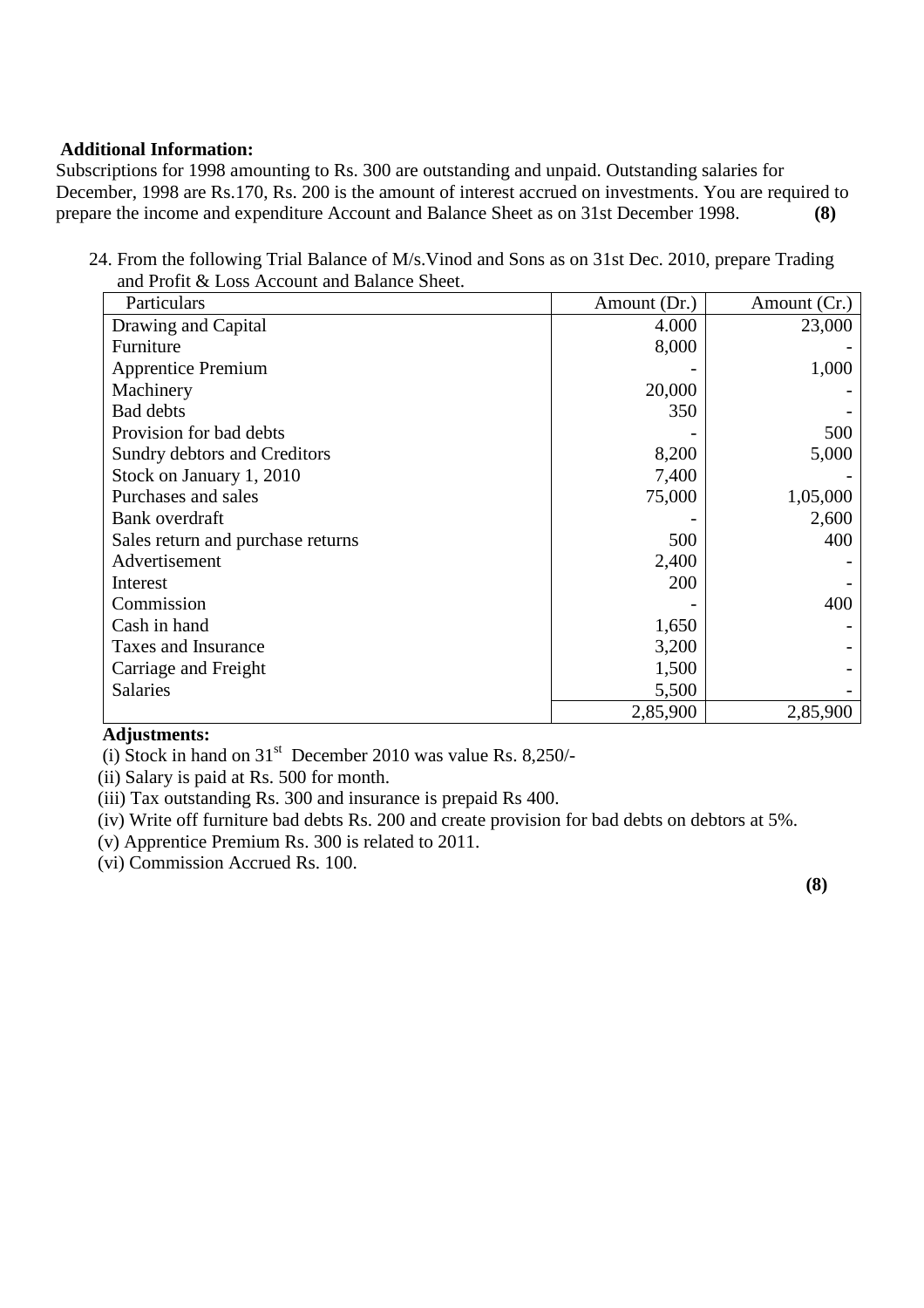# **SAMPLE PAPER- 4 ACCOUNTANCY Class – XI**

## Time allowed: 3 hours **Maximum Marks: 90**

# *General Instructions:*

- *1. This question paper contains Two parts A& B.*
- *2. Both the parts are compulsory for all.*
- *3. All parts of questions should be attempted at one place.*
- *4. Marks are given at the end of each question.*

# Part – A (Financial Accounting – I)

| 1. What do you mean by 'Window Dressing'?                                                                                                                                                                                                                                                  | (1) |
|--------------------------------------------------------------------------------------------------------------------------------------------------------------------------------------------------------------------------------------------------------------------------------------------|-----|
| 2. Define Trade Receivables and Trade Payables?                                                                                                                                                                                                                                            | (1) |
| 3. What are the Contingent Liabilities?                                                                                                                                                                                                                                                    | (1) |
| 4. What are the Fictitious Assets?                                                                                                                                                                                                                                                         | (1) |
| 5. What are the main assumptions of IFRS?                                                                                                                                                                                                                                                  | (3) |
| 6. Rectify the following errors by passing entries.<br>Furniture purchased for Rs.10,000 has been charged to the ordinary purchases account.<br>(i)<br>Repairs made were debited to the Building Account Rs.800.<br>(ii)<br>Rent paid Rs.2,000 debited to the Landlord's Account.<br>(iii) | (3) |
| 7. Write any three advantages of Accounting.                                                                                                                                                                                                                                               | (3) |
| 8. Explain Money Measurement and Historical Cost concept with examples.                                                                                                                                                                                                                    | (3) |
| 9. Distinguish between Capital Reserve and Revenue Reserve with examples.                                                                                                                                                                                                                  | (4) |
| 10. Prepare Trial Balance from the following information:<br>Capital Rs.50,000; General Reserve Rs.5,000; Bank Loan Rs.15,000; Wages outstanding Rs.5,000;                                                                                                                                 |     |

Computer Software Rs.10,000; Land and Building Rs.40,000; Bank overdraft Rs.3,000; Amount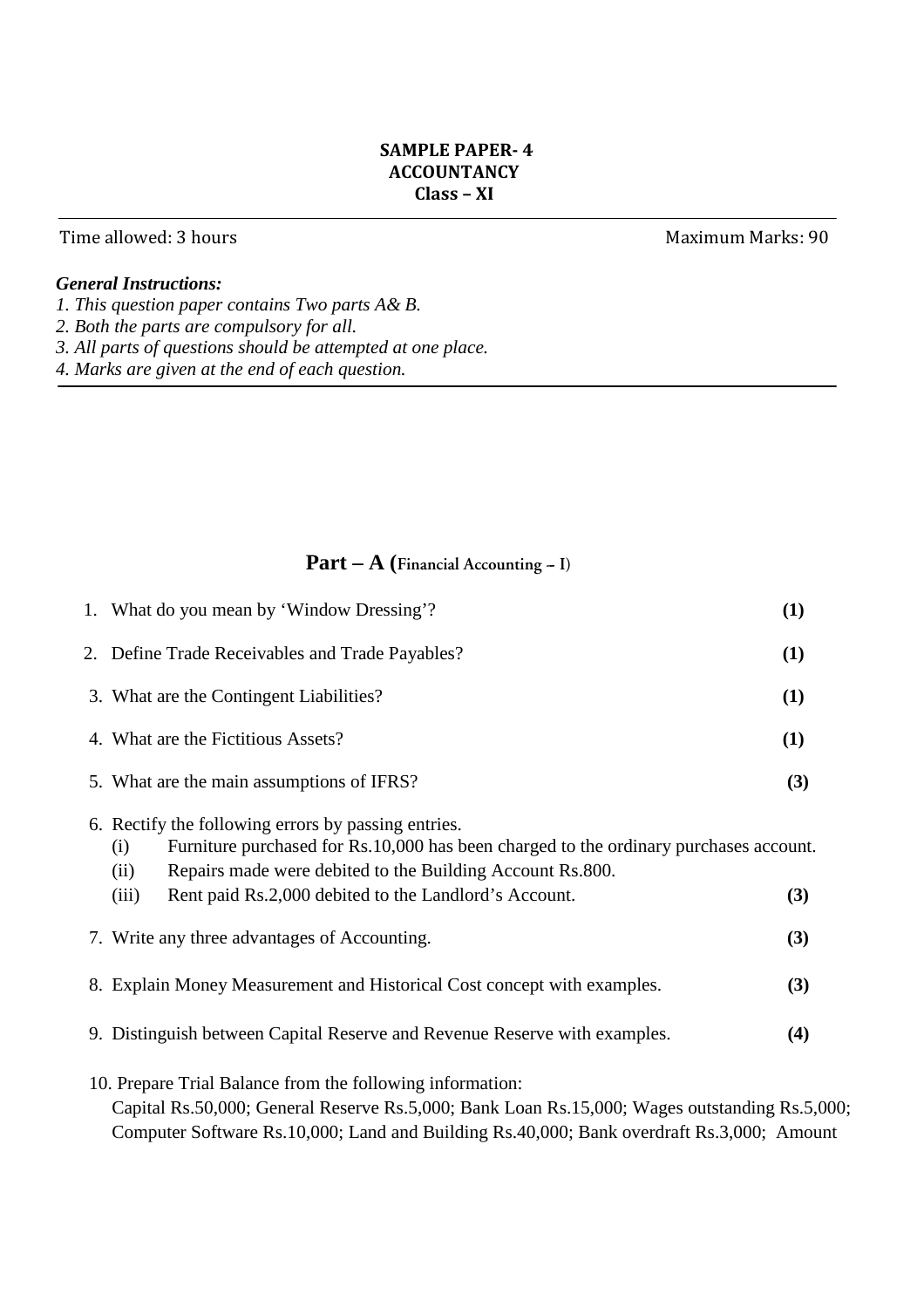due from Moahn Rs.8,000; Inventory Rs.10,000; Cash in hand Rs.6,000; Preliminary Expenses Rs.4,000. **(4)** 

- 11. Vinod draws a bill on Kumar for Rs.30,000 on 4<sup>th</sup> September, 2013 payable after 4 months. Vinod discounts the bill with the bank  $\omega$  12% p.a. on  $7<sup>th</sup>$  October. The bill is dishonored on the due date. Pass necessary entries in the books of Vinod if the bank paid Rs.300 as noting charges. **(4)**
- 12. Prepare Cash Book with Bank Column of Vinod from the following transactions:
	- March. 1 Started business with Cash Rs.60,000.
	- March. 2 Deposited cash into bank Rs. 10,000.
	- March. 3 Purchased goods in cash Rs.5,000 and on credit Rs.8,000.
	- March. 7 Sold goods in cash Rs.12,000 and on credit Rs.6,000.
	- March. 8 Received a cheque for goods sold on credit and deposited into bank. **(4)**
- 13. Following transactions are of M/s. Vinod Kumar & Sons for the month of April, 2014. Prepare their Sales Book:
	- April 4 Sold to M/s. Gaurav Sood & sons on Credit: 50 Zodiac Shirts @ 2,500 each 40 Reid & Taylors Trousers @ Rs.3,800 each Less : Trade Discount @ 10% April 11 Sold old Furniture to M/s. Bhagat Singh & Sons for Rs.4,000.
	- April 25 Sold on credit to M/s. Raj & sons: 70 Peter England Shirts @ 2,600 each 30 Overcoats @ Rs.4,500 each Less : Trade Discount @ 10% **(4)**

14. Prepare a Bank Reconciliation Statement for the following:

Vinod Kumar finds that bank balance shown by this cash book on 31st December 2001 is

- Rs. 10,500 (credit) but the pass book shows a difference due to the following reasons:
- (i) Cheque no.51 for Rs. 540 favouring A B & Co. has not been presented.
- (ii) A post-dated cheque for Rs. 300 has been debited in the bank column of the cash book could not have been presented in any case.
- (iii) Four cheques totalling Rs. 1,200 sent to bank have not been collected while a fifth cheque for Rs.400 deposited in the account has been dishonoured.

(iv) Life insurance premium amounting to Rs. 50 paid by the bank under a standing order has not been entered in cash book. **(6) (6) (6) (6) (6) (6) (6) (6) (6) (6) (6) (6) (6) (6) (6) (6) (6) (6) (6) (6) (6) (6) (6) (6) (6) (6) (6) (6) (6) (6) (6) (6) (6** 

15. On January 01 2005, Vinod & Co. purchased five Refrigerators for Rs. 5,000 each. Depreciation has been provided at the rate of 10% p.a. using Straight Line Method. On January 01, 2006, one Refrigerator was sold for Rs.3,750. On July 01, 2007, another Refrigerator (purchased for Rs. 5,000 on Jan 01, 2005) was sold for Rs. 4,500. A new Refrigerator costing Rs. 7,500 was purchased on October 01, 2007. You are required to prepare Refrigerators account for the years ended on December 2005, 2006 and 2007 assuming that the firm closes its accounts in December every year. **(8)**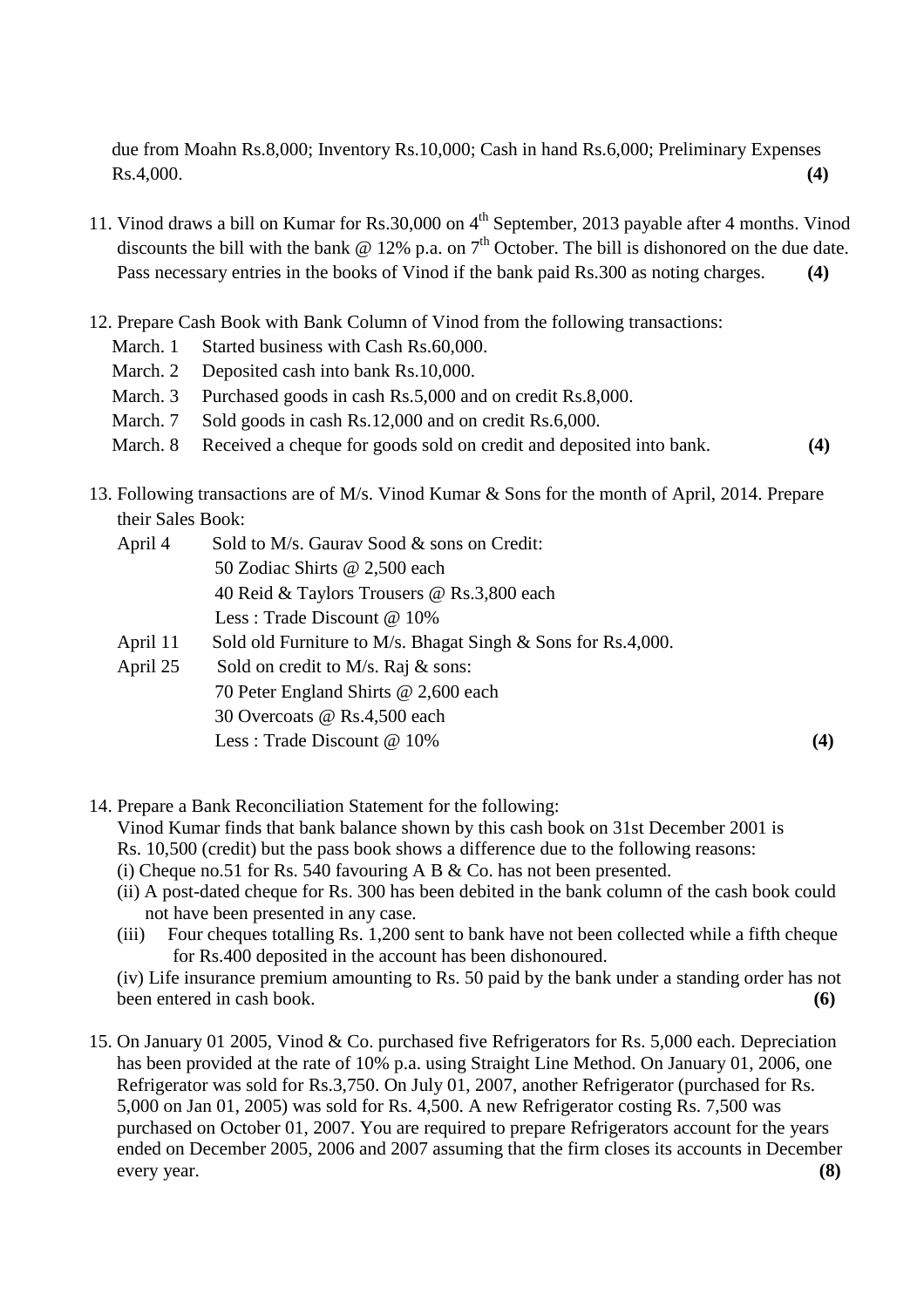#### **Part – B (Financial Accounting -- II)**

| 16. Name any two Utility Software.                                                                                                                                               | $\mathbf{I}$ |
|----------------------------------------------------------------------------------------------------------------------------------------------------------------------------------|--------------|
| 17. What is the nature of Income and Expenditure Account?                                                                                                                        |              |
| 18. What amount is to be shown in income & expenditure account for 31st of March 2010.<br>1 April 2009 rent outstanding Rs.2,000<br>March 31, 2010 rent paid in advance Rs.2,500 |              |
| Rent paid during the year 2009-10 Rs.34,500                                                                                                                                      |              |

- 19. From the following information, prepare Trading Account for year ended  $31<sup>st</sup>$  March 2014: Adjusted purchases Rs.15,00,000; Sales Rs.17,50,000; Freight and Carriage Inwards Rs.20,000; Manufacturing wages Rs.10,000; Freight and carriage outwards Rs.15,000; Closing stock Rs.6,00,000. **(3)**
- 20. Vinod tells you that his capital on 31st December, 2003 was Rs. 18,700 and his capital on 1st January, 2003 was Rs. 19,200. He further informs you that during the year he gave a loan of Rs. 3,500 to his brother on private account and withdrew Rs.3,500 for his brother on private account and withdrew Rs. 300 p.m. for personal purpose. He also used a flat for his personal purpose, the rent of which @ Rs. 100 p.m. and electricity charges at an average rate of Rs.10 p.m. were paid from the business account. During the year he sold his 7% government bonds of Rs. 2,000 at 2% premium and brought that money into the business. You are required to prepare a statement of profit or loss for the year ended 31st December 2003. **(6)**

### 21. Following is the extract from a Trial Balance:

| Particulars                | Amount (Dr.) | Amount (Cr.) |
|----------------------------|--------------|--------------|
| Land and Building          | 8,00,000     |              |
| <b>Plant and Machinery</b> | 3,00,000     |              |

Depreciation on Land and Building is to be provided @10% and on Plant and Machinery @ 12%. Show how the adjustment will appear in final accounts. **(6)**

22. Explain how computerized accounting system is better than manual accounting system. **(6)** 

23. Following is the Receipts & Payments Account of a Club for the year ending Dec. 31, 2006:

| Receipts                | Amount | Payments         | Amount |
|-------------------------|--------|------------------|--------|
| <b>Balance 1.1.2006</b> | 2,060  | General expenses | 650    |
| Subscriptions:          |        | Salary           | 1,000  |
| 2005                    | 150    | Drama expenses   | 625    |
| 2006                    | 4,500  | Newspaper        | 225    |
| 2007                    | 75     | Donations        | 350    |
| Donations               | 650    | Tax              | 120    |
| Incomes from drama      | 1,025  | Investment       | 2,000  |
| Sales of old furniture  | 225    | Balance          | 3,705  |
| (Cost Price Rs. 300)    | 8,675  |                  | 8,675  |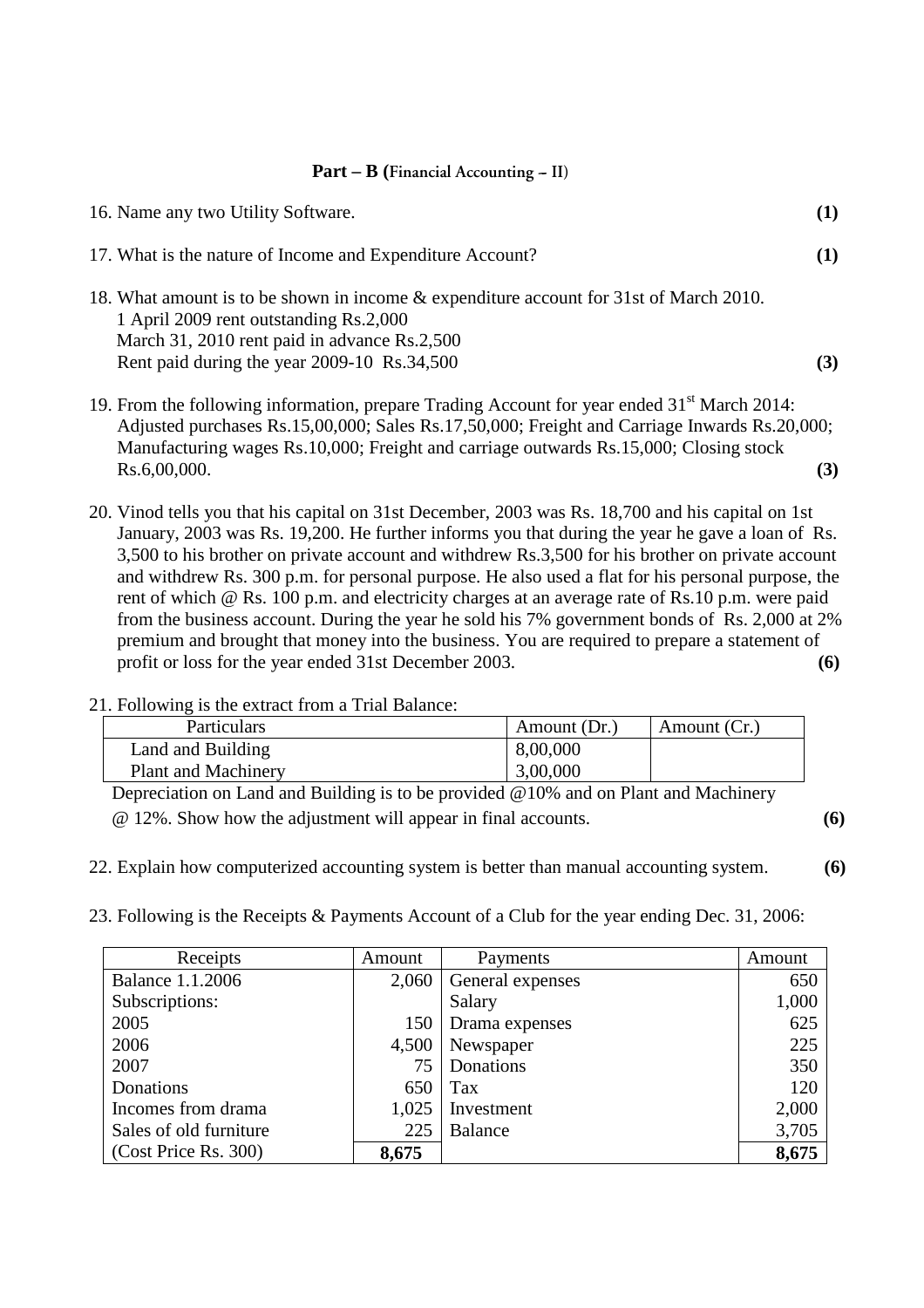Prepare Income & Expenditure Account and Balance Sheet considering following:

- 1. Total members 400; each pay Rs. 15 annual subscription.
- 2. Accrued interest on investment @ 10% p.a. for 6 months.
- 3. Salary has been paid for 10 months only and Prepaid tax is Rs. 20.
- 4. The book value of furniture Rs. 5,000 and 5% per year depreciation is to be charged on it. **(6)**
- 24. From the following Trial Balance of M/s.Vinod and Sons as on 31st March. 2007, prepare Trading and Profit & Loss Account and Balance Sheet.

| Particulars             | Amount (Dr.) | Amount (Cr.) |
|-------------------------|--------------|--------------|
| Debtors                 | 24,500       |              |
| Drawings                | 5,200        |              |
| Insurance               | 600          |              |
| <b>General Expenses</b> | 3,000        |              |
| <b>Salaries</b>         | 15,000       |              |
| Patents                 | 7,500        |              |
| Machinery               | 20,000       |              |
| Cash in hand            | 500          |              |
| Cash at Bank            | 2,700        |              |
| Purchases               | 40,700       |              |
| <b>Returns Inwards</b>  | 600          |              |
| Wages                   | 10,000       |              |
| Investments             | 80,000       |              |
| Fuel & Power            | 4,000        |              |
| Carriage Outwards       | 3,200        |              |
| Carriage Inwards        | 2,400        |              |
| <b>Opening Stock</b>    | 8,000        |              |
| Building and Land       | 40,000       |              |
| Capital                 |              | 70,000       |
| Creditors               |              | 52,900       |
| <b>Sales</b>            |              | 98,000       |
| Rental Income           |              | 15,000       |
| Interest on Investments |              | 20,000       |
| Loan                    |              | 10,000       |
| <b>Returns Outwards</b> |              | 2,000        |
|                         | 2,67,900     | 2,67,900     |

# **Adjustments:**

(i) Stock in hand on  $31<sup>st</sup>$  March 2007 was value Rs. 18,000.

(ii) Depreciate Buildings and Land at 10%, Machine at 15%, Patents 20%.

(iii) Salaries Rs.5,000 are outstanding and Rent received in advance Rs.3,000.

(iv) Accrued interest on investment Rs.6,000 and insurance is prepaid Rs.100. **(8)**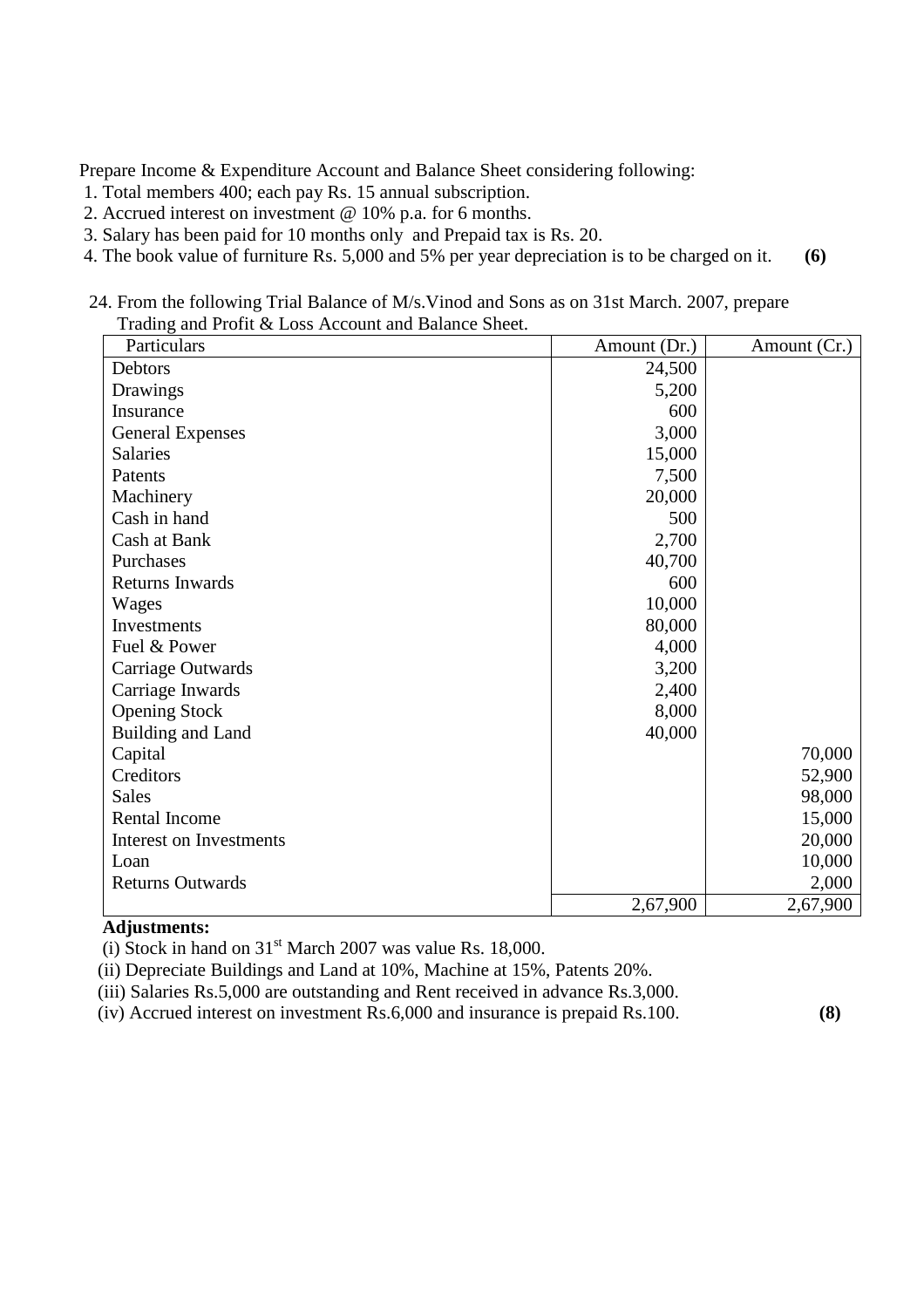# **SAMPLE PAPER- 5 ACCOUNTANCY Class – XI**

# Time allowed: 3 hours **Maximum Marks: 90**

# *General Instructions:*

- *1. This question paper contains Two parts A& B.*
- *2. Both the parts are compulsory for all.*
- *3. All parts of questions should be attempted at one place.*
- *4. Marks are given at the end of each question.*

# Part – A (Financial Accounting – I)

| 1. What is the difference between Expense and Loss?                                                                                                                                                                                                                                 | (1) |
|-------------------------------------------------------------------------------------------------------------------------------------------------------------------------------------------------------------------------------------------------------------------------------------|-----|
| 2. What do you mean by source documents?                                                                                                                                                                                                                                            | (1) |
| 3. Who are the external users of accounting?                                                                                                                                                                                                                                        | (1) |
| 4. Name any two intangible assets?                                                                                                                                                                                                                                                  | (1) |
| 5. Differentiate between Cash basis and Accrual basis of accounting?                                                                                                                                                                                                                | (3) |
| 6. Rectify the following errors by passing entries.<br>Sales of goods Rs.5,000 to Mohan were recorded as Rs.500 in sales book.<br>(i)<br>Return inward book has been wrongly overcast by Rs.400<br>(ii)<br>An old machine was sold for Rs.6,000 was entered in sales book.<br>(iii) | (3) |
| 7. Write any three objectives of Accounting.                                                                                                                                                                                                                                        | (3) |
| 8. Explain Full disclosure and Revenue Recognition principle of accounting.                                                                                                                                                                                                         | (3) |
| 9. What do you understand by provisions? Give two examples of provisions.                                                                                                                                                                                                           | (4) |
| 10. Prepare Trial Balance from the following information:<br>Purchases Rs.40,000; Provision for doubtful debts Rs.5,000; Discount Received Rs.3,000; Bad<br>debts written off Rs.1,000; Livestock Rs.4,000; Capital Rs.90,000; Sundry creditors Rs.22,000;                          |     |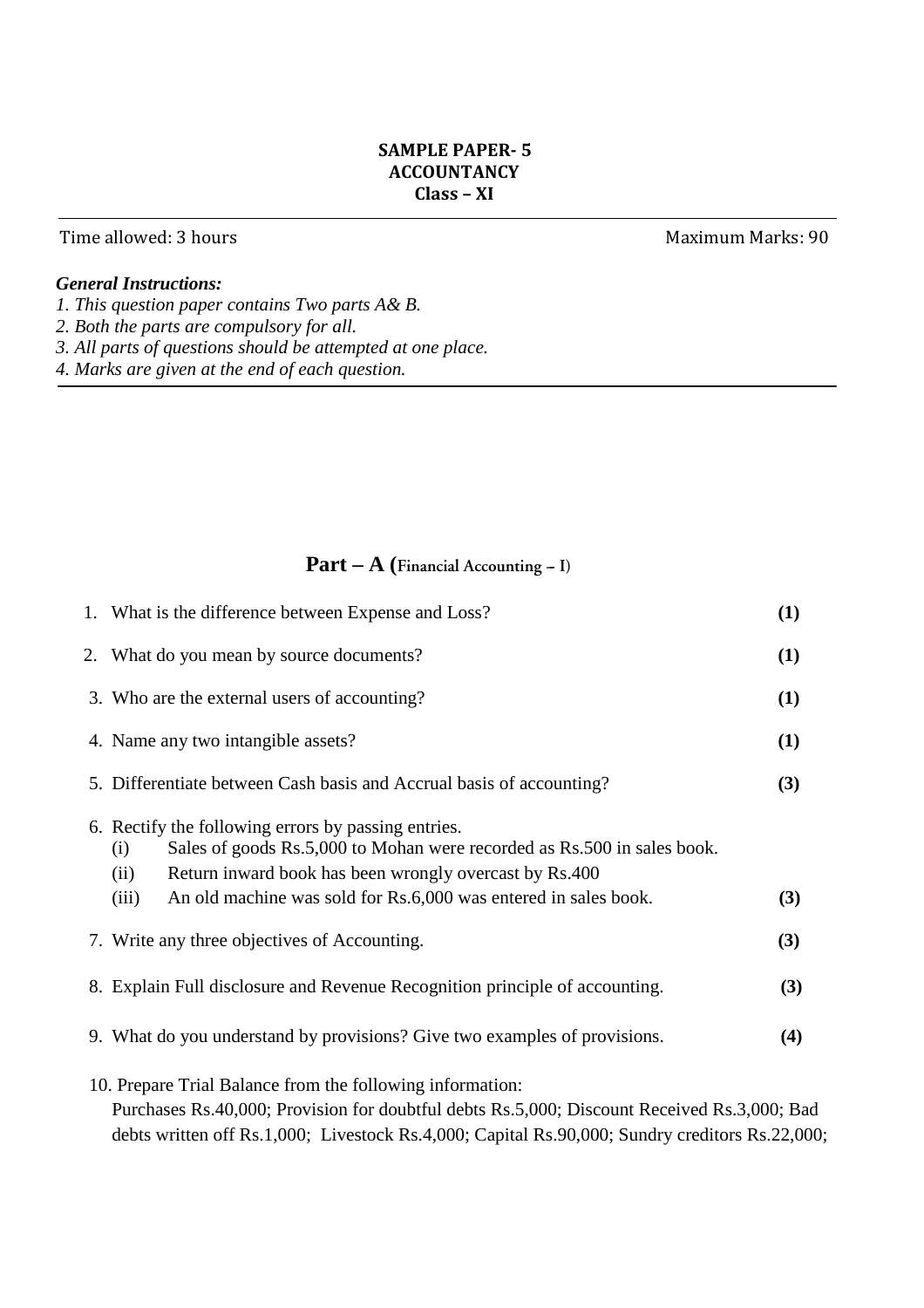Amount due from Vinod Rs.45,000; Carriage inward Rs.10,000; Carriage outwards Rs.6,000; Profit and Loss Account (Dr.) Rs.14,000. **(4)** 

- 11. X sold goods to 'Y' worth 6,000. 'Y' gave a two months promissory note to 'X' for this amount due on Jan 1,. On due date 'Y' approached 'X' and requested for its renewal for 3 months @ 4% interest. 'X' agreed to the proposal. New bill was met on due date. Pass entries in the books of 'X' and 'Y'. **(4)**
- 12. Prepare Cash Book with Bank Column of Vinod from the following transactions:
	- March. 1 Cash in hand Rs. 70,000 and bank Rs. 30,000.
	- March. 6 Received cash form Mohan Rs.950 in full settlement of debt of Rs.1,000.
	- March. 11 Bought goods for cash Rs.10,000 and by cheque Rs.8,000.
	- March. 16 Sold goods for Rs.12,000 and deposited cash into bank on the same day.
	- March. 23 Withdrawn from bank for personal use Rs.600. **(4)**
- 13. Following transactions are of M/s. Vinod Kumar & Sons for the month of April, 2014. Prepare their Purchases Book:
	- April 7 Purchased from M/s. Gaurav Sood & sons on Credit: 100 Zodiac Shirts @ 2,300 each 50 Reid & Taylors Trousers @ Rs.4,200 each Trade Discount @ 10%
	- April 13 Purchased a Typewriter for office use from M/s. Bhagat Singh & Sons for Rs.4,000.
	- April 27 Purchased on credit from M/s. Raj & sons: 100 Peter England Shirts @ 1,800 each 50 Overcoats @ Rs.4,500 each Trade Discount @ 10% **(4)** (4)
- 14. Prepare a Bank Reconciliation Statement on 31 Dec. 2010 for the following:
	- (i) Overdraft as per pass book 7,600
	- (ii) Cheques deposited but not collected by bank 8,560
	- (iii) Incidental charges paid by bank but not recorded in cash book 80
	- (iv) Cheques issued but not presented for payment 3,400
	- (v) Insurance premium paid by bank not recorded in cash book 4,200
	- (vi) On 31st December cash deposited in bank Rs. 385 but the cashier debited the bank column with Rs. 485 by mistake. **(6)**
- 15. A Computer & Software Company purchases 5 Computers at Rs. 25,000 each on April 1, 2002. The company writes off depreciation @20% per annum on original cost and observes calendar year as its accounting year. On October 1, 2004 one of the Computers was damaged due to electric fluctuation and was completely destroyed. Damaged Computer was sold to a Mechanic for Rs. 11,250. On the same day the company purchases a Second hand computer for Rs. 15,000. Prepare Computer Account for the three years ending on December 2004. **(8)**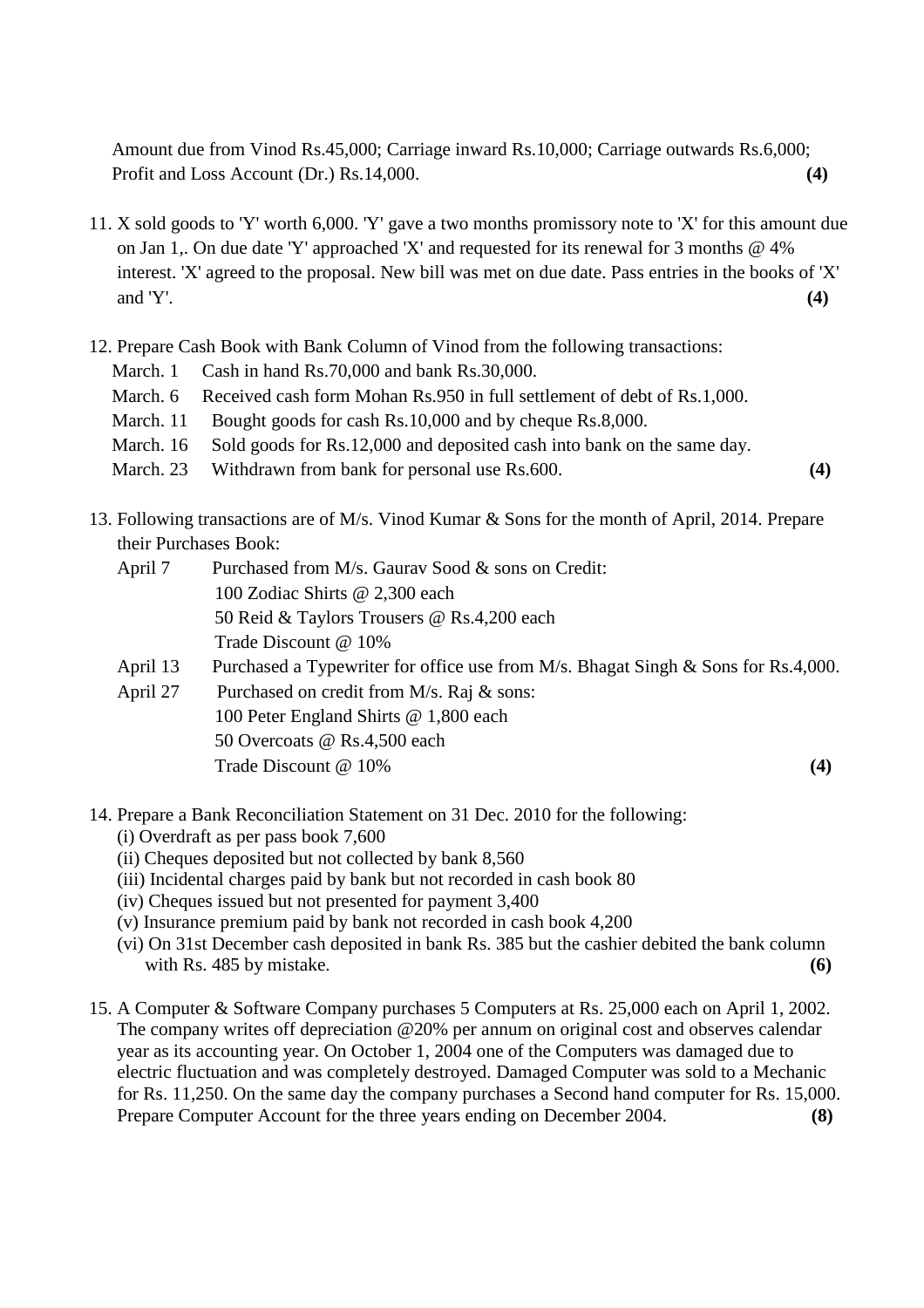### Part – B (Financial Accounting – II)

| 16. Give one disadvantage of Single Entry System.                                                               | $\bf(1)$ |
|-----------------------------------------------------------------------------------------------------------------|----------|
| 17. Give one similarity between Receipt and Payment A/c and Income and Expenditure A/c.                         | (1)      |
| 18. What amount is to be shown in income & expenditure account for 31st of March 2010.<br>Match expenses 25,000 |          |
| Match fund 15,000<br>Donations for match fund 9,000                                                             |          |
| Sale of match tickets 6,000.                                                                                    | (3)      |
| 19. From the following information, find out total sales:                                                       |          |
| Stock in the beginning Rs.10,000                                                                                |          |
| Purchases Rs.38,000                                                                                             |          |
| Stock at the end Rs.7,000                                                                                       |          |
| Rate of Gross Profit on Sales 1/6.                                                                              | (3)      |

d started business with Rs.  $1,00,000$ . He drew Rs.  $1,000$  p.m. during that year. He introduced Rs. 20,000 as further capital in the business. Following were the assets and liabilities at the end of the year:

| Furniture                   | 4,000  |
|-----------------------------|--------|
| <b>Stock</b>                | 28,000 |
| <b>Bills Receivable</b>     | 20,000 |
| <b>Sundry Debtors</b>       | 90,000 |
| <b>Bank Balance</b>         | 25,000 |
| Cash in hand                | 5,000  |
| <b>Sundry Creditors</b>     | 16,000 |
| <b>Outstanding Expenses</b> | 6,000  |

He does not keep double entry books of accounts. Find out profit or loss for the year. **(6)**

### 21. Following is the extract from a Trial Balance:

| <b>Particulars</b>                     | Amount (Dr.) | Amount (Cr.) |
|----------------------------------------|--------------|--------------|
| Investment (rate of interest 10% p.a.) | 6,00,000     | $ -$         |
| Interest Received                      | $- - -$      | 54,000       |
|                                        |              |              |

Show how the above items will appear in final accounts. **(6)** 

- 22. Explain Utility software and Application Software. **(6)**
- 23. Following is the Receipts & Payments Account of a Club for the year ending Dec. 31, 2007:

| Receipts       | Amount | Payments                     | Amount |
|----------------|--------|------------------------------|--------|
| Balance b/d    | 8,000  | Salary                       | 60,000 |
| Subscriptions  |        | Newspaper                    | 15,000 |
| 2006<br>4,000  |        | Rent                         | 10,000 |
| 2007<br>40,000 |        | <b>Fixed Deposit</b>         | 30,000 |
| 2008<br>4,500  | 48,500 | $(On 1.1.2007 \& 12\% p.a.)$ |        |